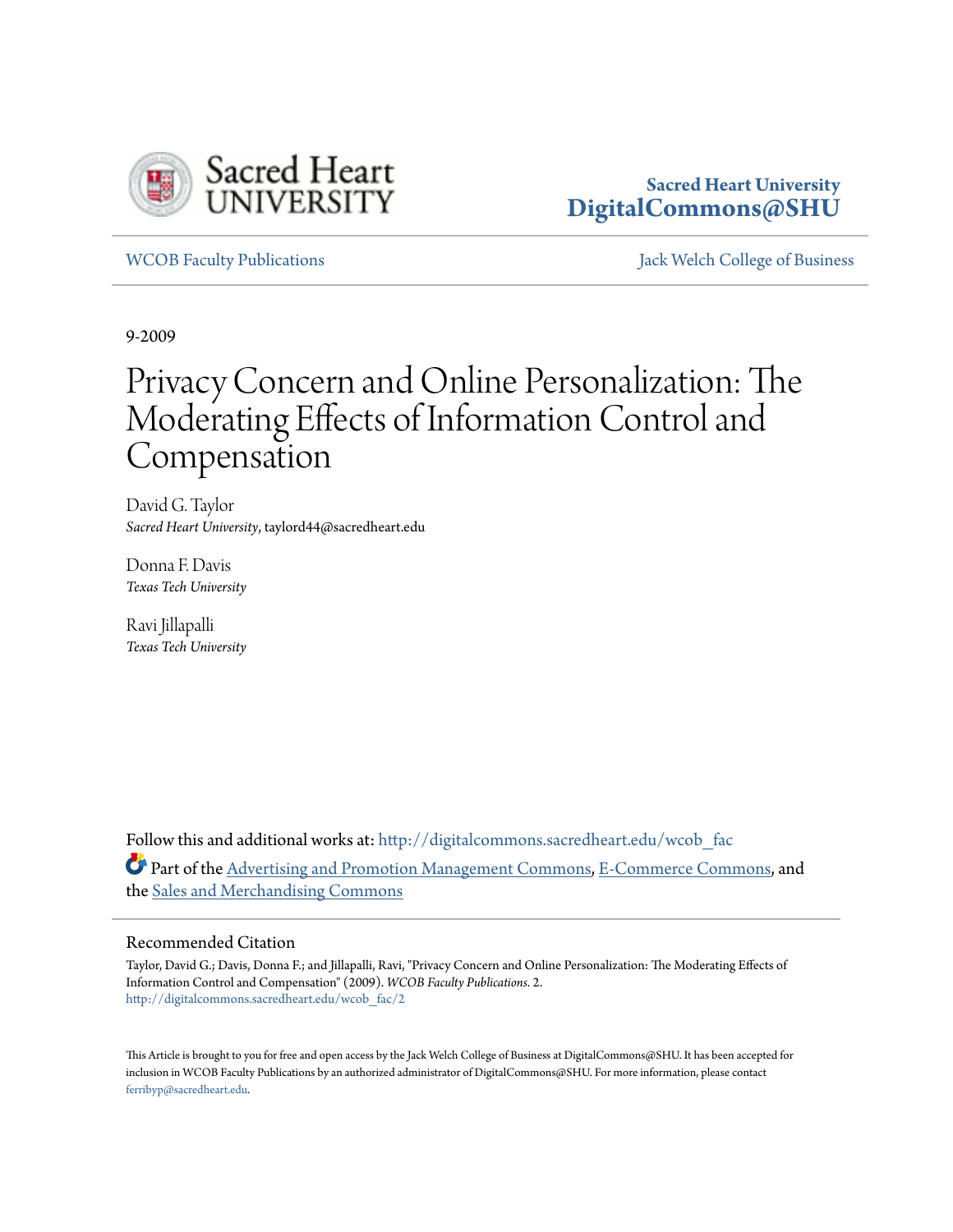**Privacy concern and online personalization: The moderating effects of information control and compensation** 

**September 2008** 

**David G. Taylor\* University of North Texas** 

**Donna F. Davis Texas Tech University** 

**Ravi Jillapalli Texas Tech University** 

**\* Primary contact information: Department of Marketing & Logistics College of Business Administration University of North Texas Denton, Texas 76201 Phone: (940) 565-3174 Email: davidtaylor@unt.edu**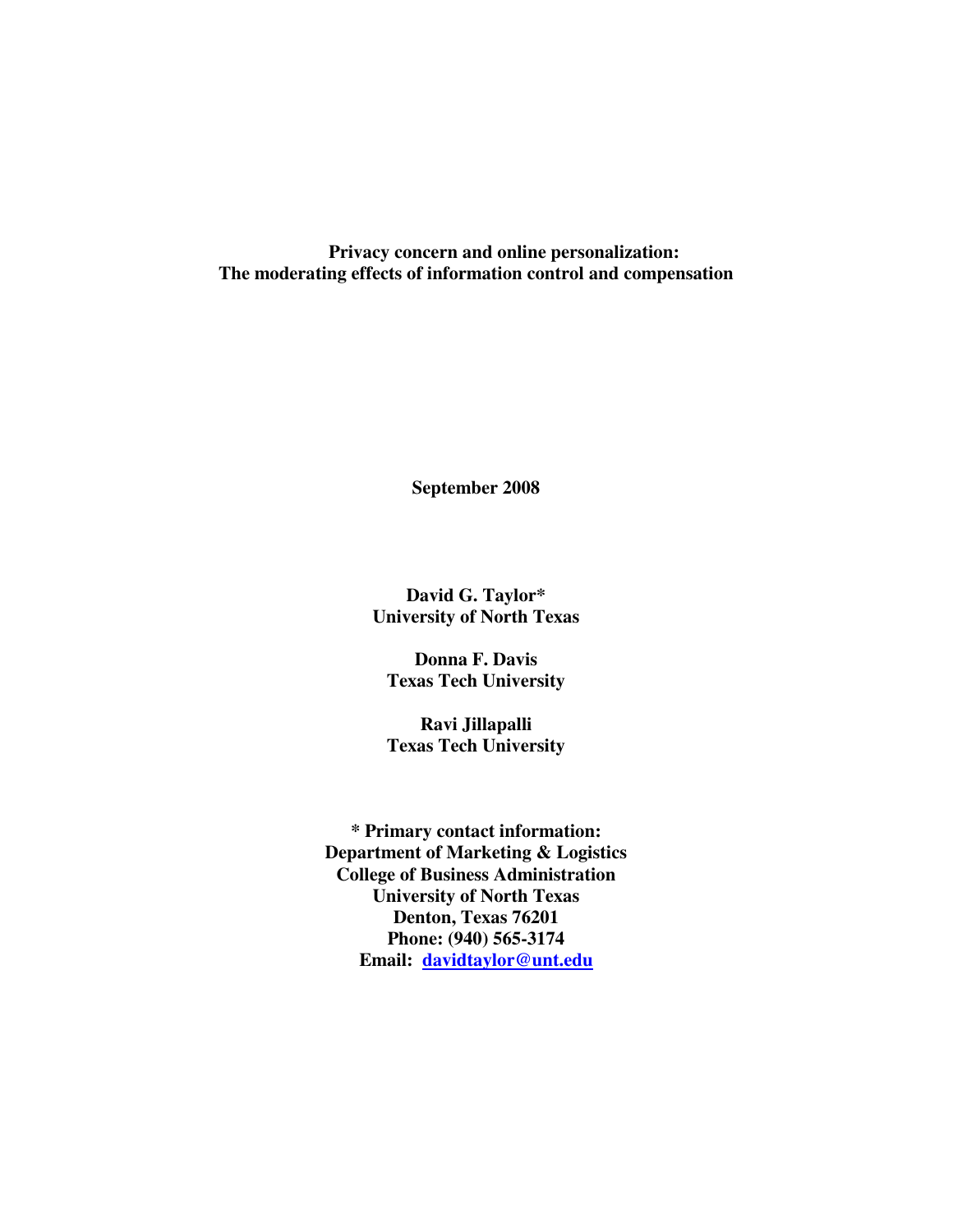# **Privacy concern and online personalization: The moderating effects of information control and compensation**

#### **Abstract**

Firms have at their disposal an increasing amount of personal information about consumers gathered through various means. Studies find that personalizing online interactions improves customer relationships and increases desirable behaviors, such as positive word-ofmouth and increased purchase intent. However, other research suggests that the use of personal information stimulates privacy concern, which has a negative effect on behavior. This study examines potential moderators of the negative effects of privacy concern on behavioral intentions in the context of personalized online interactions. Results show that increasing perceived information control reduces the negative effect of privacy concern on behavioral intentions. In contrast, the offer of compensation has no effect on the relationship between privacy concern and behavioral intentions. However, compensation increases the salience of trust to privacy concern.

**Keywords:** privacy concern, personalization, compensation, non-self-disclosed information, online trust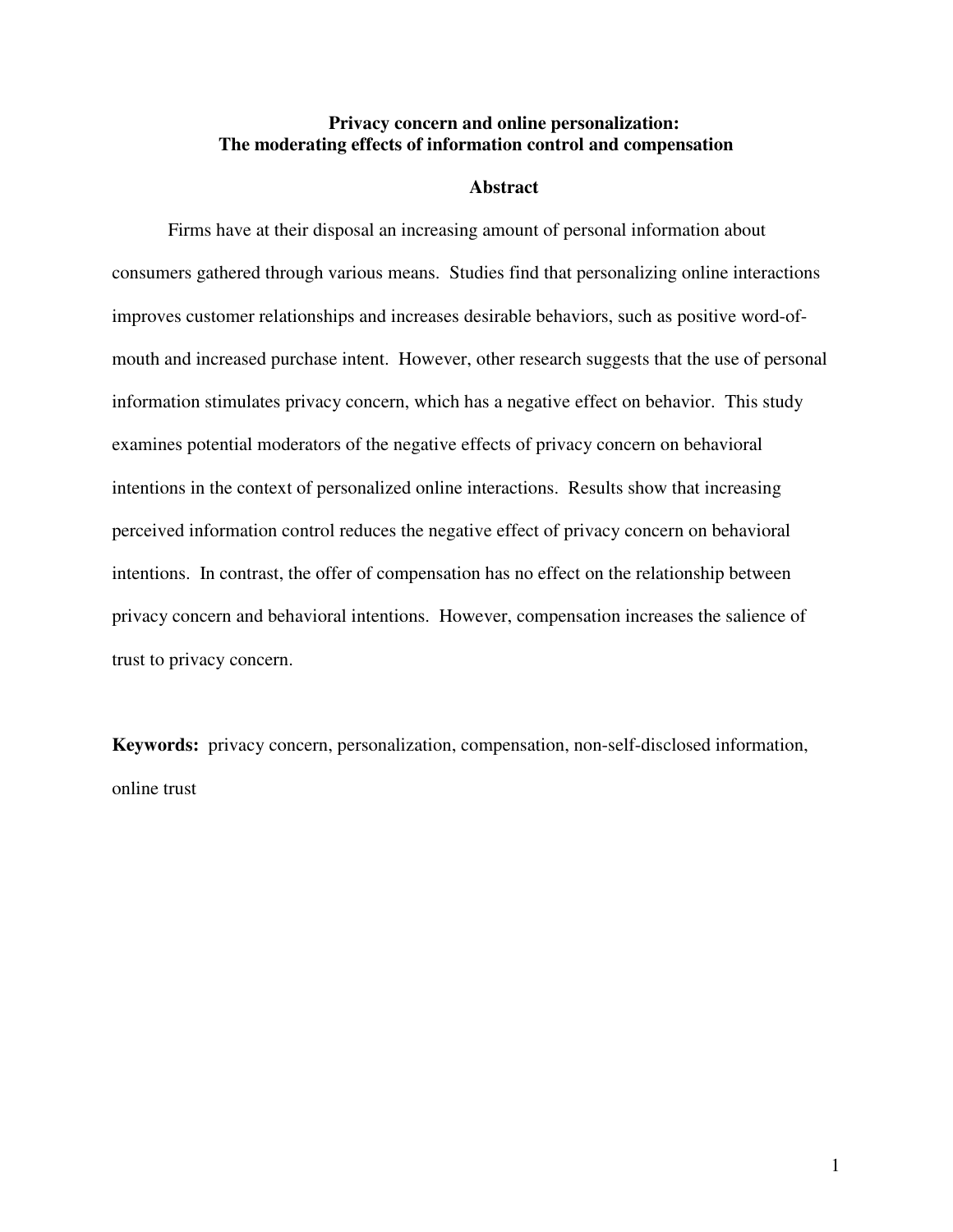# **Privacy concern and online personalization: The effects of the use of non-self-disclosed information**

# **1. Introduction**

Advances in technology that enable personalization have outpaced marketers' understanding of the implications of personalizing online interactions. Today's sophisticated monitoring systems, robust databases and data mining tools allow companies to unobtrusively gather information about individual transactions and use that information to personalize interactions [28, 38]. For example, demographic information can be obtained relatively easily from customers through site registrations, warranty forms and other methods of self-disclosure. Web site technology allows organizations to also gather non-self-disclosed information via clickstream data that can be used to profile and target individual consumers with cookies and tracking software [36]. In addition to internal transaction data, companies can purchase and link external information collected through scanner data, loyalty programs and store credit cards [18]. As technology improves, the ability to effectively personalize interactions is quickly becoming an important factor in the competition for online consumers.

The concept of interactive marketing advocates personalization in order to create an electronic dialogue with customers [6]. Internet-based interactive marketing presents perhaps the best opportunity to not only collect, but also to utilize transactional, behavioral and demographic data to personalize online interactions. Online personalization is defined as matching categorized content to profiled users, in effect filtering content based on a company's determination of the content's relevance to the user [5]. Previous academic and industry research supports the notion that online personalization has a positive effect on customer response. For example, personalized e-mail messages have been found to generate higher click-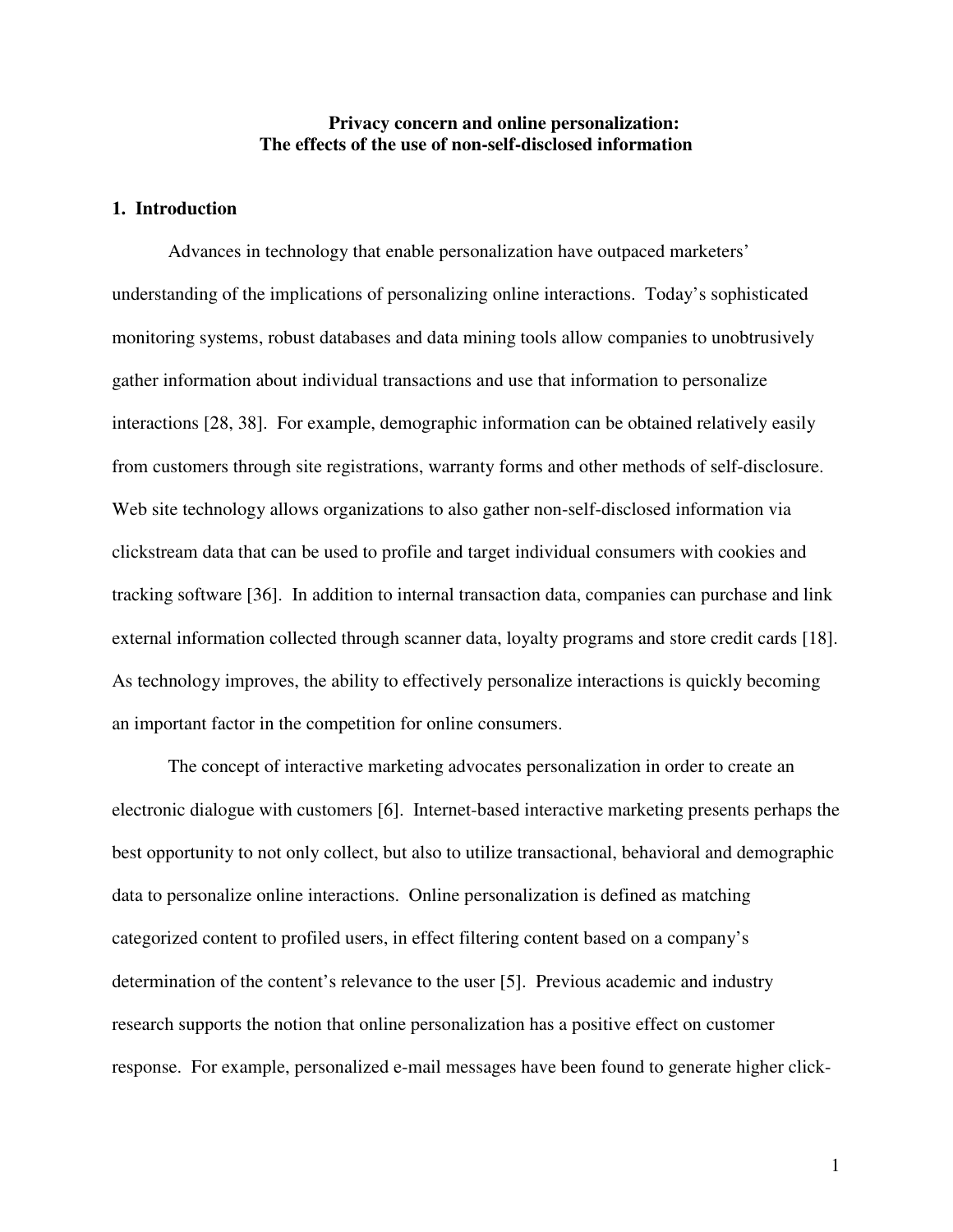through rates compared to generic messages [44]. Similarly, using personal information to target consumers has been shown to improve response rates for online advertising [33]. These studies tend to lend credence to the practice of personalization as a means to engage consumers in online interactions.

However, other research suggests a strong positive relationship between personalization and privacy concerns [43]. It is widely reported that consumers are becoming more concerned about threats to privacy in the online environment. Industry studies find up to 80 percent of Americans are very or somewhat concerned about the issue [18]. It is not surprising, then, that research shows a negative relationship between privacy concern and purchase behavior [3, 13, 43]. This tension between personalization and privacy concern raises an important question: How can marketers balance the firm's desire to personalize online interactions with consumers' privacy concerns in ways that improve consumers' engagement and response?

The marketing literature suggests several concepts as useful in understanding how to attenuate the negative effect of privacy concern on behavioral intentions in the context of online interactions. These concepts can be broadly classified as consumer attitudes, such as online trust, and situational variables, such as the degree of information control and compensation offers afforded by a particular Web site [3]. These concepts are variously proposed to have direct, mediating and moderating effects on privacy concern and behavior. In this study, we examine the role of generalized online trust, information control and compensation on the relationship between privacy concern and behavioral intentions.

The purpose of this research is to explore the effects of privacy concern on behavioral intentions in the context of online personalization. To accomplish our objective, we developed an online travel site with the capability to deliver personalized messages using both self-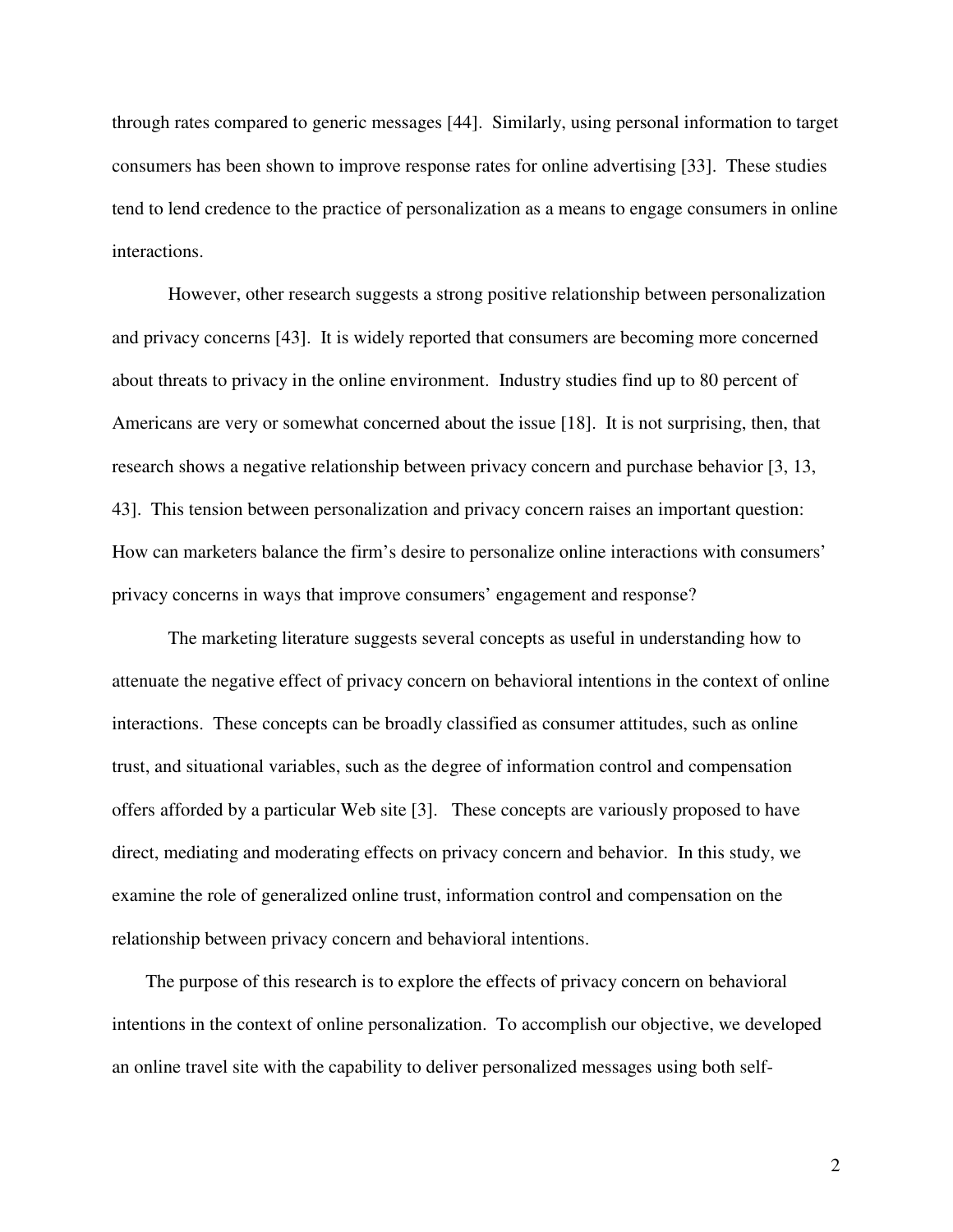disclosed and non-self-disclosed information. Using this tool, we tested a basic conceptual framework in which generalized online trust reduces privacy concern and privacy concern reduces behavioral intentions. We then examined the moderating effects of perceived information control and compensation offers (see Figure 1).

We begin with a discussion of the conceptual framework and develop our hypotheses. Next, we describe the research method and present the results of hypothesis testing. We then discuss our findings and conclude with theoretical and practical implications.

# **<Figure 1 about here>**

## **2. Conceptual framework and hypotheses**

#### *2.1 Personalization and privacy concern*

Personalization requires collecting and using information about an individual consumer to tailor content targeted to the individual. This information may be voluntarily self-disclosed by a consumer or non-self-disclosed, that is, collected without the consumer's full knowledge and consent. Consumers frequently self-disclose information online in order to gain access to information or to complete transactions. Self-disclosure can be distilled to the concept of providing others with personal information about oneself [24]. Research shows that consumers are less concerned about privacy when marketers request permission to collect and use information to tailor communications [41].

However consumers often are not aware that personal information is being collected until they receive some form of personalized communication from the firm [47]. We define such information as non-self-disclosed information: personal information that is collected by another party without the full knowledge and consent of the individual consumer. Some privacy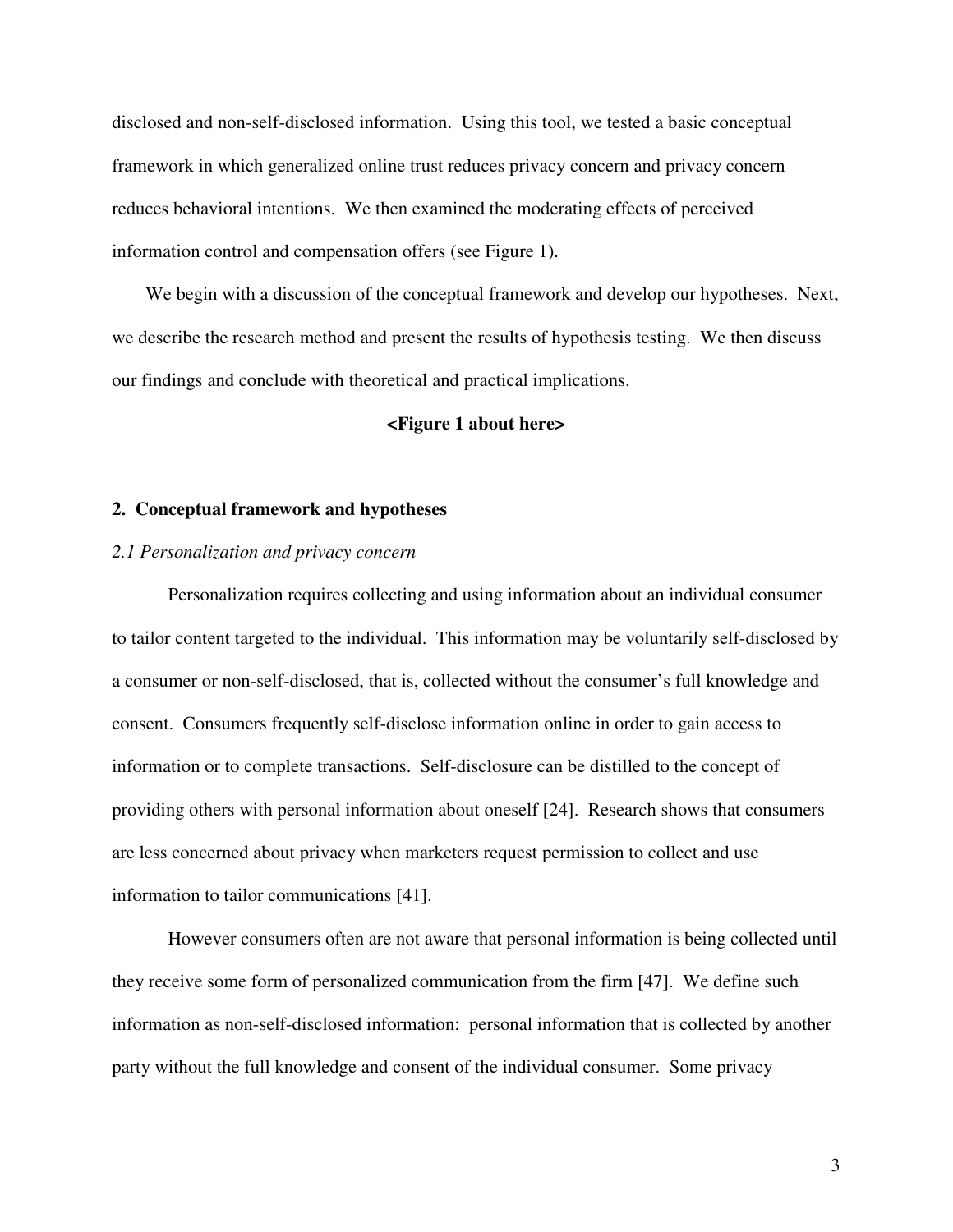literature refers to unvolunteered data that is collected through transactional and purchase data, as well as monitored Web activity [34]. We expand this concept to include not only unvolunteered information collected during transactions, but also information collected by or merged with other information sources, such as purchase data gathered in loyalty card programs. This type of data is inherently different from self-disclosed data because consumers are often unaware that this information is being compiled and have no control over the collection, storage and use of such information [46]. Although much of the data collected surreptitiously could be perceived by consumers as a privacy violation, it is likely that they are not aware of online tools, such as cookie deposits, used to collect personal data [36].

A significant stream of research aims to explain the antecedents and outcomes of online privacy concern. Phelps et al. [43] suggest that privacy concern consists of consumers' perceptions regarding exchange relationships with marketers that gather and use personal information and the resulting behaviors. Modern legal interpretations of the concept of privacy center around four dimensions [45]: 1) intrusion into private affairs; 2) public disclosure of private facts; 3) publicity which places the person in a false light and; 4) appropriation or using the person's image or identity for someone else's advantage. Westin (1967) defines privacy as the claim of individuals to determine for themselves when, how and to what extent information about them is communicated to others. Goodwin [17] narrows the definition of informational consumer privacy to consider the specific content of information that is stored in a database and the likelihood that this data will actually be used to harm the individual. However, the essence of privacy is essentially unchanged from more than a century ago, when Warren and Brandeis [56] defined it as the right to be left alone.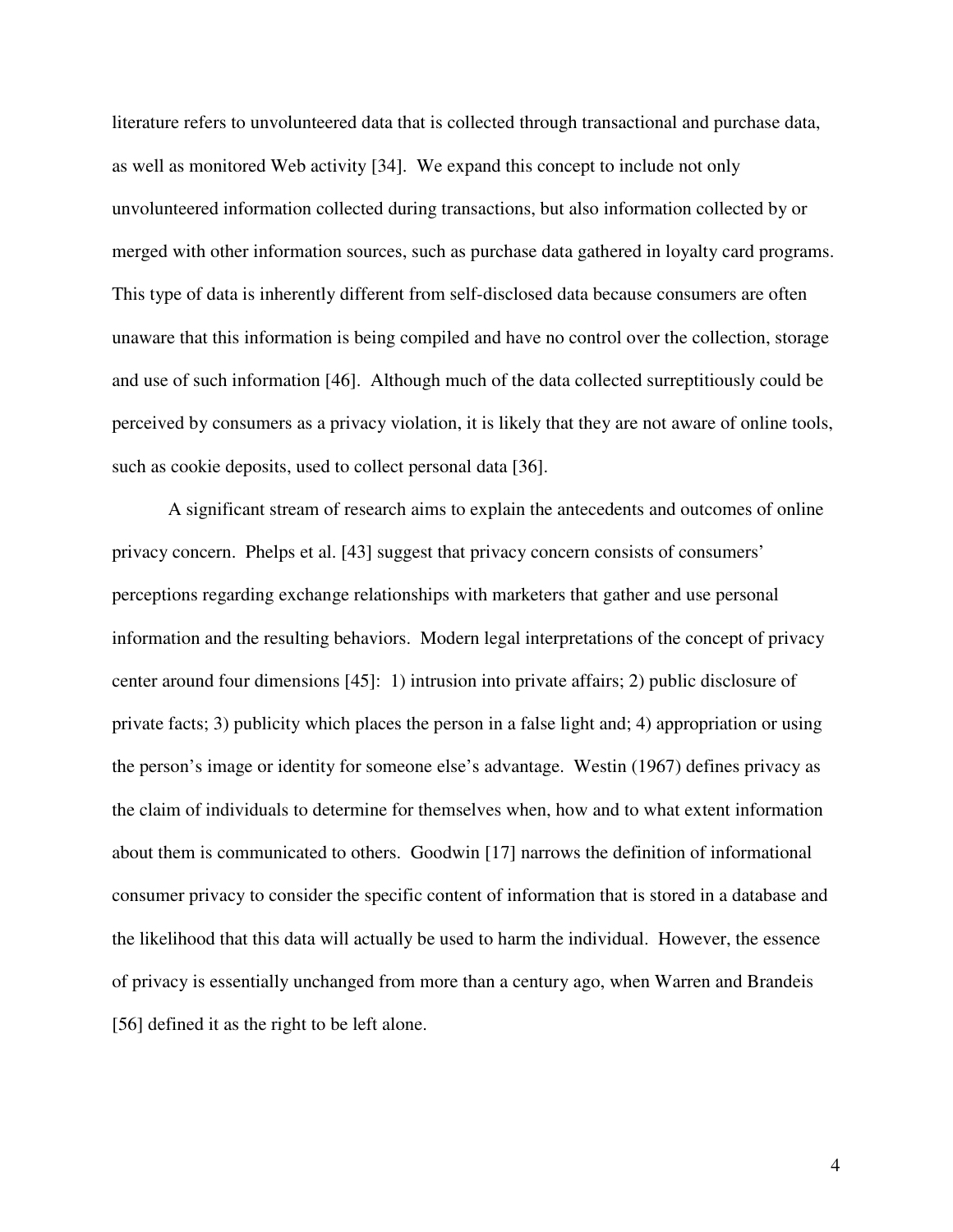In the online purchasing context, this right to be left alone primarily relates to information. Privacy can be interpreted as the ability to control the disclosure and use of personal information, and doing business with a Web site "typically necessitates the divulgence of large amounts of personal information which is either necessary for the transaction (for example, credit card information, delivery details) or is desired by the e-business" [51, p. 101]. Thus a tension is created between the consumer's need to divulge information for completion of the transaction and his or her desire to maintain control over personal information. The result can be a level of discomfort in the form of privacy concern.

Academic studies often conceptualize privacy concern as a second-order construct [3, 51]. For example, Milne [36] conceptualizes consumer privacy as a second-order construct with two dimensions: consumer knowledge and control. He suggests that consumer privacy concerns are lowest when a consumer's knowledge of information being collected and used is high, and the consumer's control level is also high. Similarly, Sheehan and Hoy [48] also view privacy concern as a second-order construct and identify five dimensions of online privacy concern: 1) awareness of information collection; 2) usage of information; 3) information sensitivity; 4) familiarity with the entity and; 5) compensation. Their findings support the notion that privacy concern decreases as information control (comprised of awareness of collection and usage of information) increases.

Drawing from Dinev and Hart [9], the present study operationalizes privacy concern as a single-dimension construct relating to concerns about the loss of privacy from information disclosure and collection. We adopt the definition that is most frequently used in the marketing literature: Privacy concern is the customer's concern for controlling the acquisition and subsequent use of information that is generated or acquired in online transactions [3].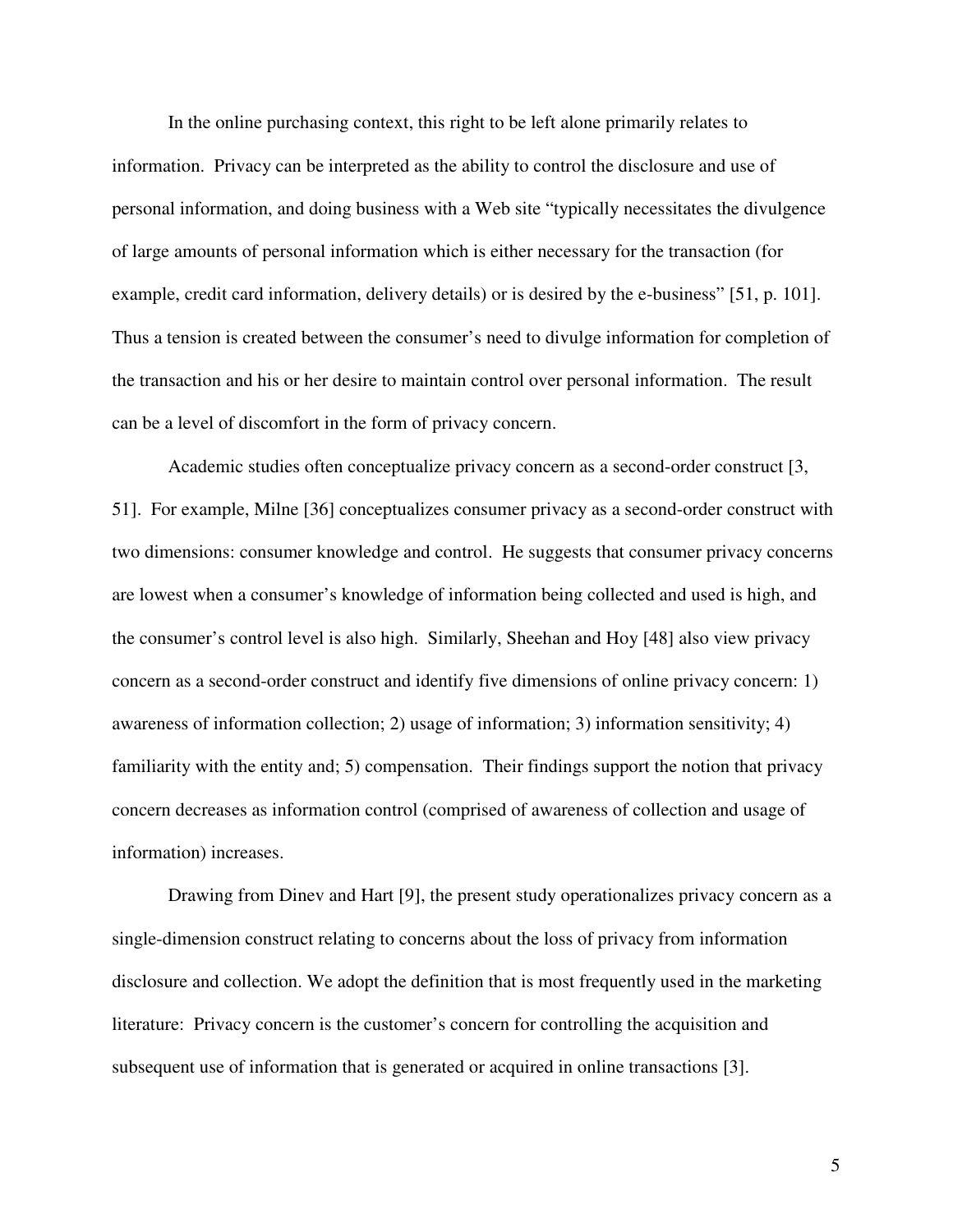#### *2.2 Trust and privacy concern*

In the marketing literature, trust is generally viewed as an attitude or belief. For example, Moorman et al. [39] define trust as the willingness to rely on an exchange partner in whom one has confidence. Morgan and Hunt [40] define trust as confidence in an exchange partner's reliability and integrity. These definitions focus on the beliefs and behaviors of the party who trusts. Other research extends the concept to include attributes of the target of trust. For example, Doney and Cannon [11] define trust as the perceived credibility (ability to keep promises) and benevolence (interest to seek joint gain) of a target of trust. Garbarino and Johnson [16] integrate the psychological state of an individual who trusts with attributes of the target of trust in their study of trust between consumers and an organization. They define trust as customer confidence in the quality and reliability of the services offered. Using a similar definition of trust, Gwinner, Gremler and Bitner [20] find the psychological benefits of confidence and trust to be more important than special treatment in strengthening consumer relationships with firms.

In an online context, trust takes on added importance. The lack of faith between consumers and most businesses on the Web is viewed as a major barrier to online commerce [22]. The nature of online trust has been conceptualized in different ways. For example, Luo [31] draws from the work of Zucker [58] to propose three mechanisms for online trust production: character-based trust (based on defining characteristics), process-based trust (based on past exchanges or future expectations) and institution-based trust (tied to formal societal structures). Liu et al. [29] suggest that trust may be internalized as a personality trait based on previous experiences [2] or a belief that one party respects the intentions, actions and integrity of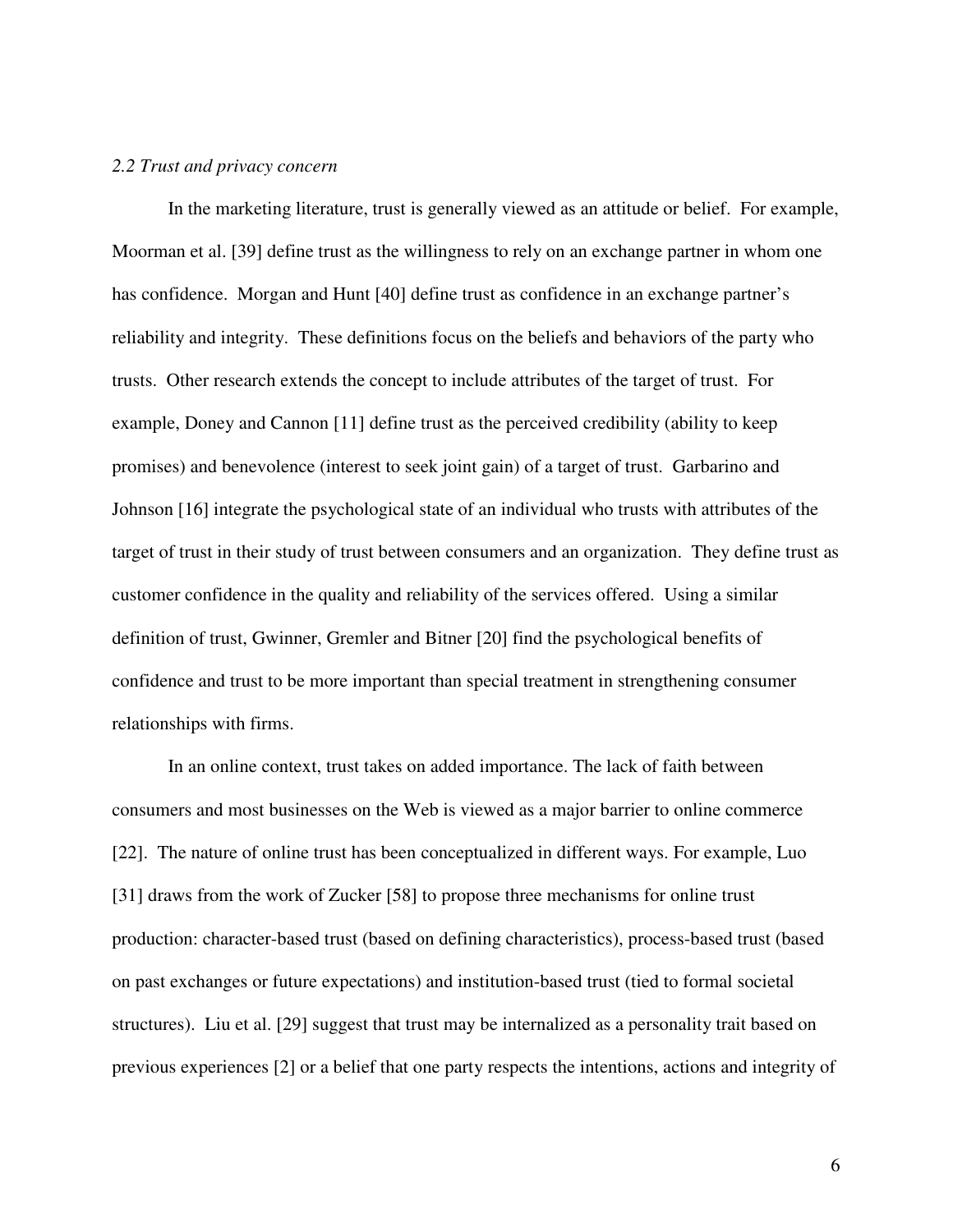another party during an online transaction [25]. Consistent with these studies and Doney and Cannon [11], the present study operationalizes trust as a generalized belief in the benevolence and competency of online firms with regard to the usage and safeguarding of personal information.

Both trust and privacy concern have been identified as the most relevant antecedents to online behavior [22]. Numerous studies provide evidence for a negative correlation between trust and privacy concern in online transactions [e.g. 10, 54], but the direction of the relationship is unclear. Chellappa and Sin [4] found correlations but no direction, while Culnan and Armstrong's [7] model implies trust as an antecedent of the "privacy leverage point" at which consumers weigh benefits and risks of the transaction. Other studies, however, model privacy concern as an antecedent of trust [e.g. 3, 30, 53]. The discrepancies around the direction of causality between trust and privacy concern may be an issue of generalization; generalized trust reduces situational privacy concern when the consumer receives a signal such as personalized information, while generalized privacy concern reduces trust in a specific company. Based on previous research, we expect that generalized online trust will reduce the level of privacy concern when information about a consumer is used to personalize an offer on a Web site.

**H1:** The level of generalized online trust is negatively related to the level of privacy concern.

#### *2.3 Privacy concern and behavioral intentions*

The construct of behavioral intentions is drawn from the work of Fishbein and Ajzen [14] and the theory of reasoned action, in which intention is defined as the decision to act in a particular manner. In subsequent research, intentions are operationalized as the likelihood that one will perform a behavior [27] or as an estimate of performing a behavior in the future [49].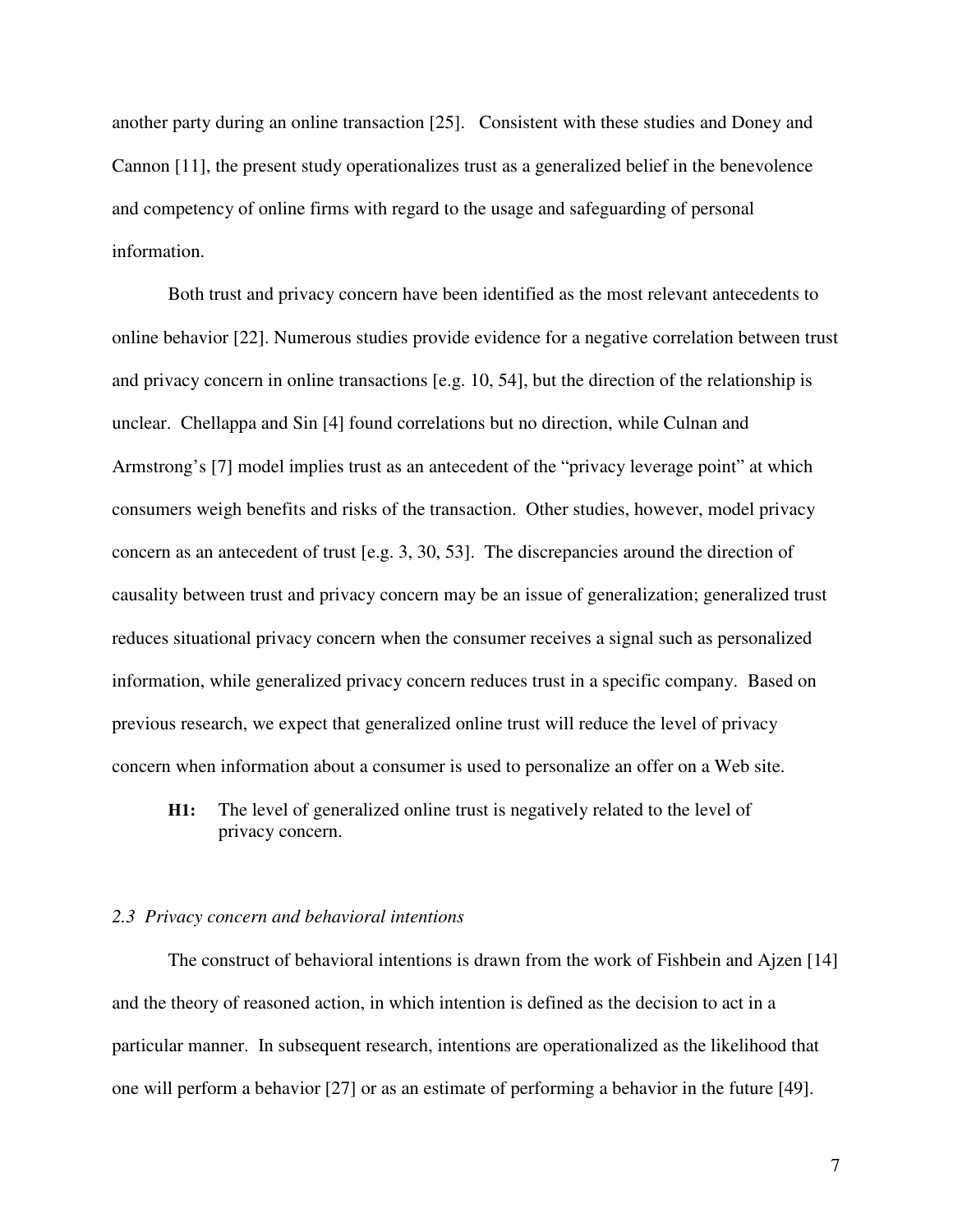Behavioral intentions are conceptualized as the likelihood that a consumer will engage in desired behavior, including making future purchases, spreading positive word-of-mouth or expressing favorable opinions.

The perceived risk of losing one's privacy itself – as opposed to the risk of actual economic loss resulting from the loss of private data – is enough to negatively impact behavioral intentions [10]. Van Slyke et al. [54] were unable to find a negative effect of privacy concern on consumers' willingness to transact with a Web merchant. However, the research of Castañeda and Montoro [3] suggests a strong negative correlation between privacy concern about the collection of data and trust, which is positively correlated with purchasing intentions. Thus, we expect privacy concern will have a negative influence on behavioral intentions.

**H2:** The level of privacy concern is negatively related to behavioral intentions.

#### *2.4 Moderating effects of information control*

Empirical studies suggest that control of information is critical to the level of privacy concern experienced by consumers. Sheehan and Hoy [48] find information control to be a primary factor in consumers' concern for privacy in an online environment. As discussed previously, there is evidence that trust reduces the level of privacy concern. Consumers who perceive a loss of information control in personalized online interactions are likely to feel vulnerable. They must depend on the benevolence and competence of online entities to responsibly use and protect the consumer's personal information. For these consumers, trust in the online entity is likely to be more influential in reducing privacy concern, compared to consumers who perceive higher levels of information control and are less vulnerable to the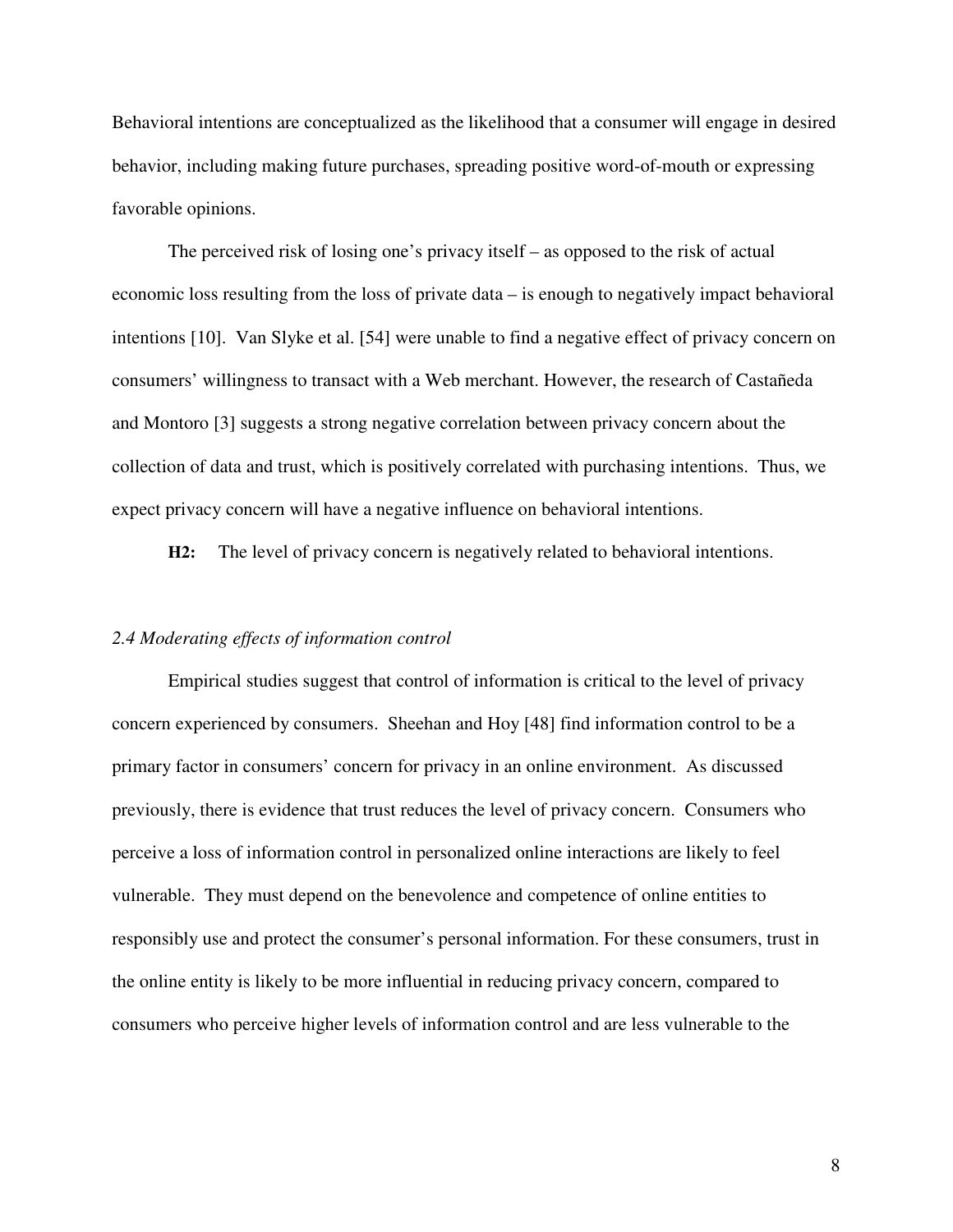online firm's intentions and abilities. Thus, we expect an interaction effect in which increasing levels of information control will weaken the effect of trust on the level of privacy concern.

SDI-based personalization relies on information that consumers have actively provided to the firm, so not only have these consumers consciously chosen to provide personal information, but they are explicitly aware of the exchange of information. However, NSDI-based personalization uses information collected without the knowledge or permission consumers, so they may not be aware that an exchange of information has even taken place.

**H3:** Increasing levels of information control will weaken the effect of trust on privacy concern.

Malhotra, Kim and Agarwal [32] view online privacy concern as consisting of three dimensions – collection, control and awareness – grounded in social contract theory. They note that social contract theory requires "the rights of exit and voice" as components of normgenerating social contracts [12]. NSDI is collected and used without the consumer's awareness, consent or control. Consumers whose privacy concerns are higher may see this as a violation of the implicit social contract between themselves and the marketer. It is at this point that they may exercise their rights of exit and voice by leaving the relationship and/or spreading negative word-of-mouth. Thus we expect the level of perceived information control will decrease the negative effect of privacy concern on behavioral intentions.

**H4:** Increasing levels of information control will weaken the effect of privacy concern on behavioral intentions.

# *2.6 Moderating effects of compensation*

Compensation may be offered in one of two forms – cash or non-cash. *Cash compensation* is defined as currency or currency-equivalent rewards, such as gifts or discounts on future purchases. For instance, the Sheehan and Hoy [48] study used the gift of a mousepad as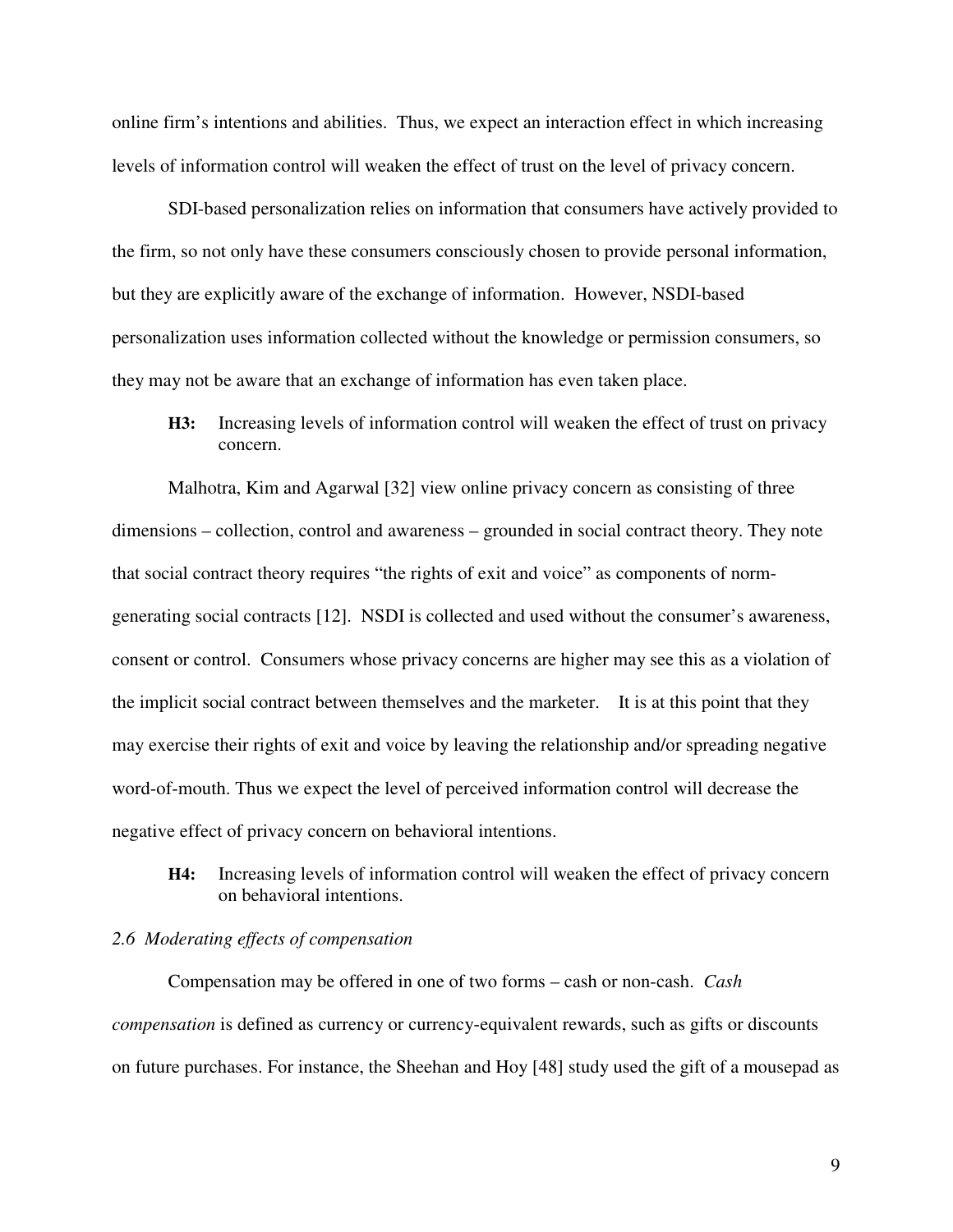compensation. Cash compensation provides the consumer with an explicit, tangible benefit that figures into the privacy calculus. Conversely, *non-cash compensation* is defined as a benefit that has no cash-equivalent value, such as information, assistance or customization. For example, online shoppers are apparently willing to have their behaviors watched if it is used to customize their shopping experience [19].

*Trust and privacy concern.* As previously discussed, a key dimension of trust is the perceived benevolence of the other party. By offering the customer a benefit, whether in the form of a tangible cash reward or intangible non-cash reward, a firm may signal its benevolence to the consumer. Trust "is about expectations of the future … It accrues to individuals and organizations due to their previous good works and clear promises" [50, p. 58]. Thus, the firm's offer of compensation in either form may increase the effect of the consumer's level of general trust by providing an example of a "good work" and making an implicit promise of future benefits.

- **H5:** A personalized non-cash compensation offer strengthens the relationship between trust and privacy concern.
- **H6:** A personalized cash compensation offer strengthens the relationship between trust and privacy concern.

*Privacy concern and behavioral intentions.* Previous research conceptualizes the relationship between consumers and direct marketers as a social contract in which consumers expect to receive compensation (e.g., coupons, special offers) for providing personal information used for direct mail purposes [31, 37]. To enter into such contracts, consumers must first perceive the benefits to outweigh the costs. While consumers desire the benefits of personalized offers, they do not want to sacrifice privacy [37]: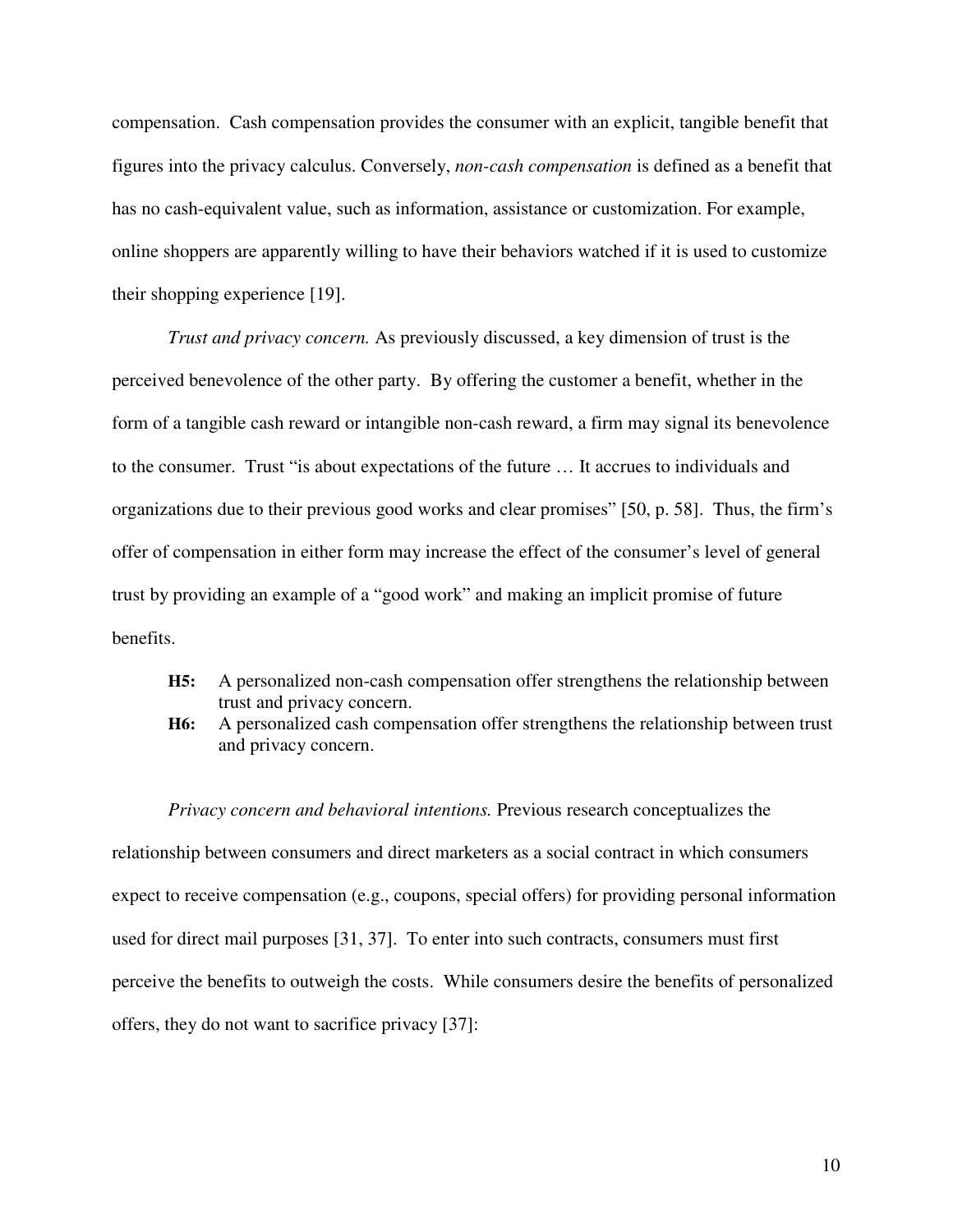If they perceive (consciously or unconsciously) that the social or economic gain ... outweighs the attendant reduction in privacy, they will participate in the contract. Otherwise, they will not. (p. 208)

Sheehan and Hoy [48] test this proposition by examining the effect of compensation on online privacy concern. They find consumers' willingness to exchange personal information for compensation to be a significant factor in reducing the effects of online privacy concern. They conclude that online consumers appear to be willing to sacrifice some degree of privacy in order to gain something of value in the exchange. Their finding resonates with Westin's [57] observation that consumers often consider the nature of the benefit offered in exchange for information when deciding if their privacy has been violated.

A personalized cash compensation offer strengthens the relationship between trust and privacy concern.

- **H7:** A personalized non-cash compensation offer weakens the relationship between privacy concern and behavioral intentions.
- **H8:** A personalized cash compensation offer weakens the relationship between privacy concern and behavioral intentions.

#### **3. Method**

#### *3.1 Design and sample*

A 2 (NSDI, SDI) x 3 (control, non-cash compensation, cash compensation) betweensubjects experiment was used to collect data for the tests of hypotheses. Participants were university undergraduates at a large, public university located in the southwestern United States who were awarded class credit for participation. The sample included more males (56%) than females (44%) and the average age was 21 years. Some marketing research cautions against the use of student samples [42]; however, undergraduate students represent a significant percentage of online consumers [23]. Indeed, 96% of participants in this study reported everyday use of the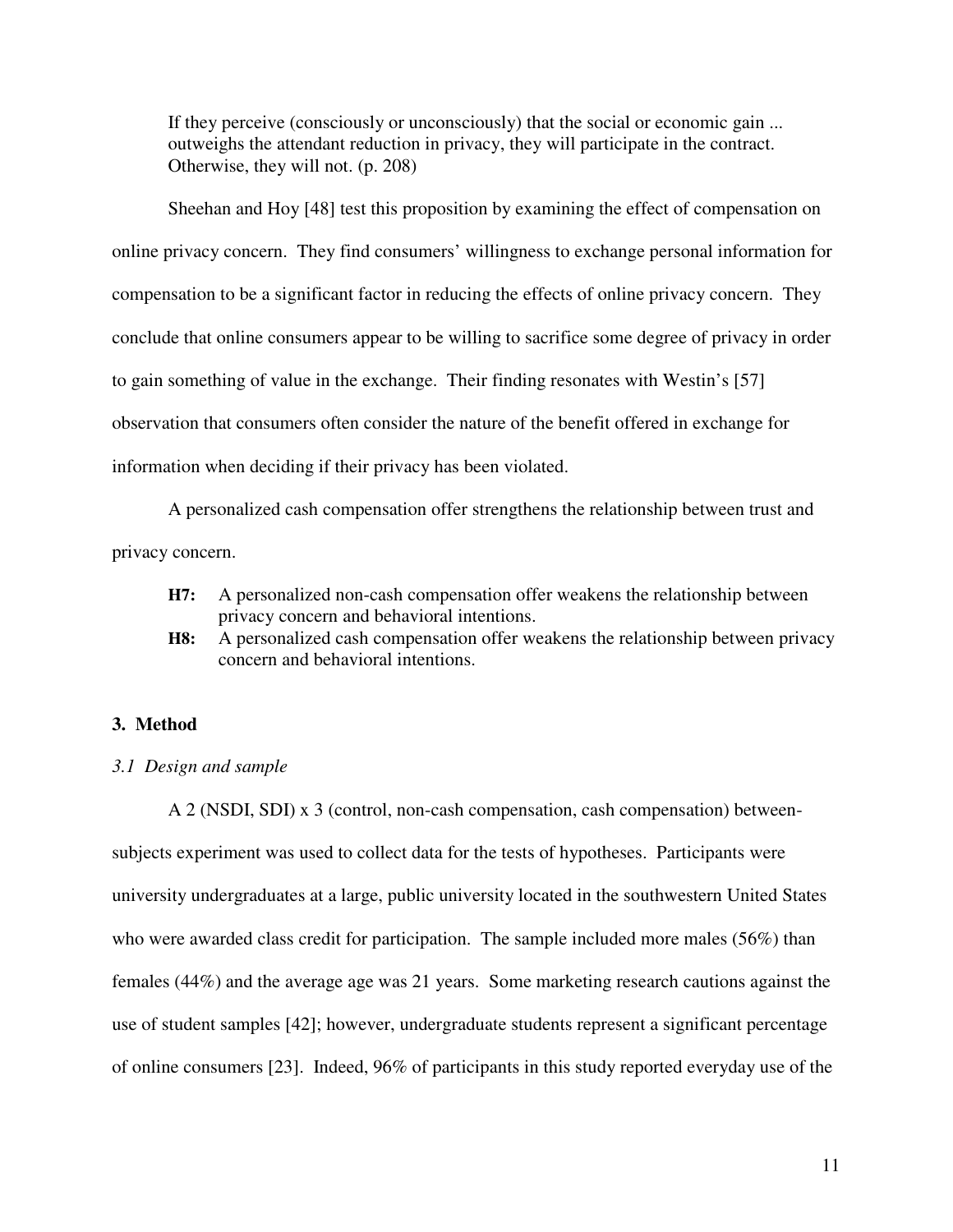Internet and 86% had made five or more online purchases. In addition, the context of this study – online travel purchasing – is one that is familiar to this demographic group. Travel and airline tickets represent 29 percent of the more than \$2.9 billion spent online by college students, more than double the next highest category of spending [52].

# *3.2 Procedure*

We developed a Web site to simulate a personalized interaction during the online purchase of airline tickets. The site was pre-tested with a convenience sample of graduate students to discover and correct any issues with the functionality of the simulation. Participants in the main study were told that the research would ask for their opinions about the features of a proposed travel Web site targeted to college students; hence, they were not aware of the purpose of the experiment. Instructors provided the Web site URL and directed students to visit the site within a prescribed time period to register. During registration, participants' demographic data were collected and the trust scale was administered.

Within 48 hours following registration, participants received an email that contained a username and password along with instructions to revisit the Web site and select "I already have a user ID and password" to begin the simulation. After logging in, they were asked to book a trip to a favorite destination and then complete a brief online survey about the booking experience. During the simulated booking process, an animation was displayed that depicted information flowing between two computers, along with this statement: "We are matching your social security number and credit card information with our affiliates' records." Then a message window appeared with a personalized message. The simulation and survey took about 15 minutes.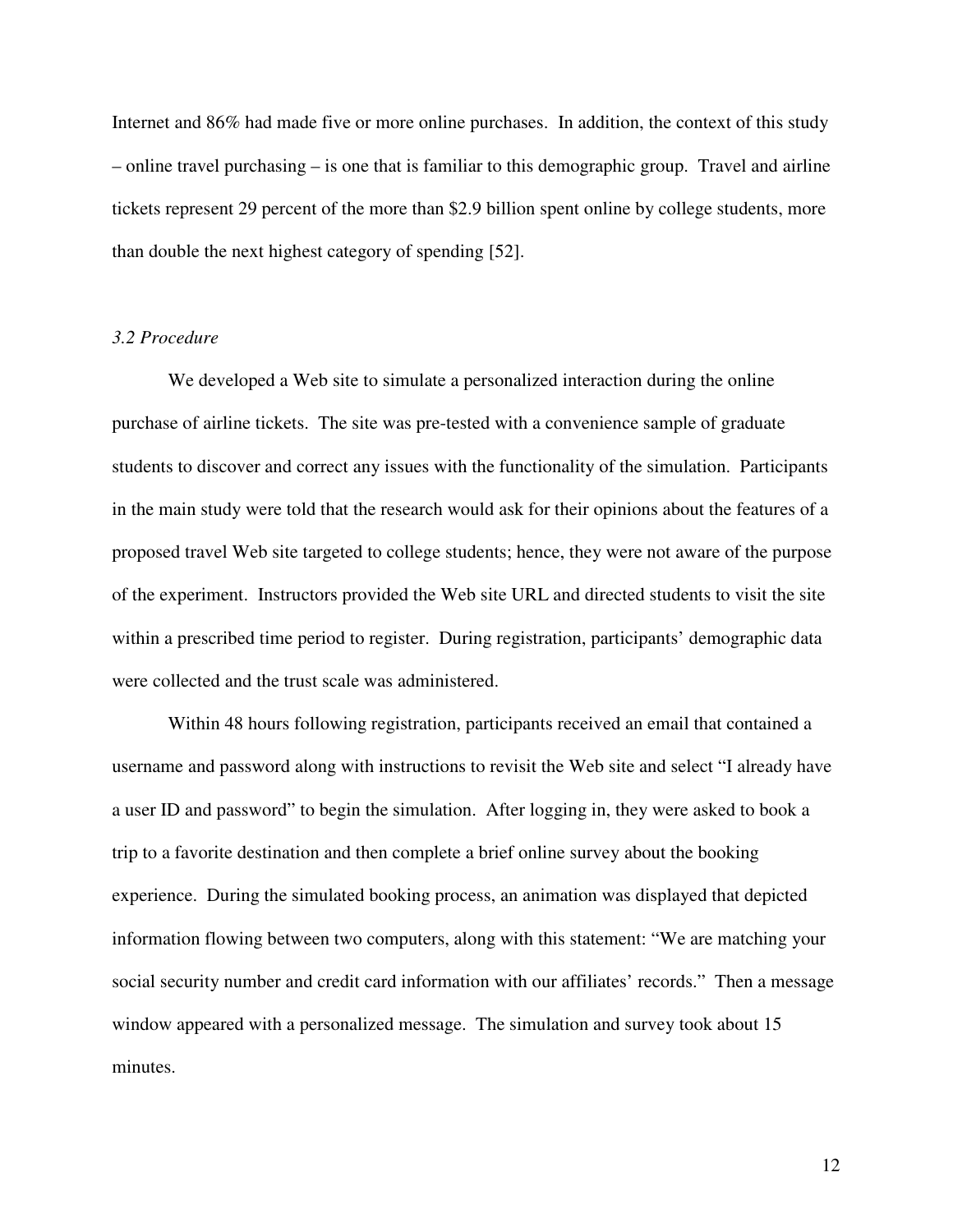#### *3.3 Manipulations*

To simulate the use of non-self-disclosed information (NSDI) and self-disclosed information (SDI), personal information was collected from participants in two ways. One group submitted information in the first week of the term on student information forms that were routinely requested by instructors at the start-up of a course. In addition to their names, contact information, previous coursework and work history, students reported three items of personal information: their favorite fast-food restaurant, favorite musical group and the make and model of their automobile. Near the end of the term – approximately 90 days later – instructors invited students to participate in the research project in exchange for extra credit. The time lag increased the likelihood that students would not recall having provided the personal information earlier in the term that was subsequently used in the experiment. The second group was asked to disclose the same three items of personal information during the booking process. As a check on the manipulation, participants were asked to report their level of agreement (Strongly Disagree=1 to Strongly Agree=7) with the following statement: "I have no idea how this Web site collected my personal information." The mean scores for the NSDI and SDI group were significantly different (4.63 and 4.25, respectively; difference =.38;  $p$ <.03).

To examine the effects of compensation offers, participants were randomly assigned to one of three conditions. In the control condition, a pop-up window provided information about an upcoming concert by the participant's favorite musical group. In the non-cash compensation condition, the pop-up offered a discount coupon at the participant's favorite fast-food restaurant. In the cash compensation condition, participants were presented with a \$20 cash voucher at their favorite fast-food restaurant.

# **<Tables 1 and 2 about here>**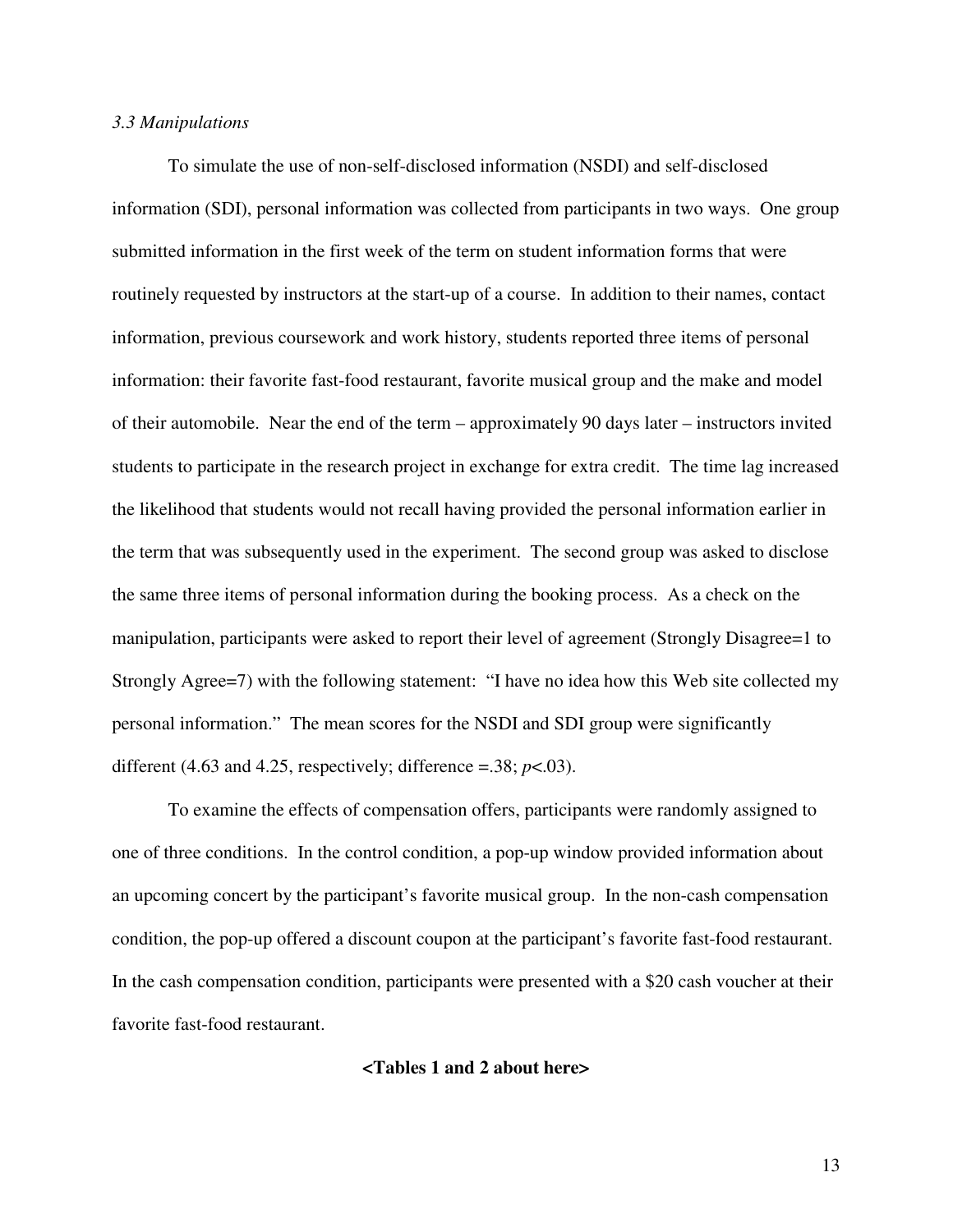#### *3.4 Measurement and data analysis*

Constructs were measured using seven-point Likert-type scales. Items are provided in Table 1 along with standardized loadings, composite reliabilities and average variances extracted. Items from Dinev and Hart's [10] scale for online privacy concern were adapted for this study. Items used to measure trust, behavioral intentions and information control were adapted from the work of Liu, Marchewka and Ku [30].

Structural equation modeling (SEM) using maximum likelihood estimation was used to examine measurement properties of the scales and to test hypothesized relationships among constructs. SEM permits the simultaneous estimation of multiple regression equations in a path model, such as the one proposed in this study. Multi-group analyses, described in detail subsequently, were used to test hypothesized moderating effects.

Reliability and validity of the scales were evaluated in a confirmatory factor analysis in which the four reflective first-order latent constructs (i.e., Trust, Privacy Concern, Behavioral Intentions, and Information Control) were allowed to freely correlate. The CFA provided evidence for a close fit between the measurement model and the data ( $\chi$ <sub>2</sub>=146, df = 84, RMSEA = .043, CFI = .99). Reliability was assessed by examining item and construct reliability (Peter, 1981). All item loadings were significant ( $p < .01$ ) and at or above the recommended .60 parameter value. Construct reliability was evaluated by examining composite reliability (CR) and average variance extracted (AVE) [1]. All constructs were well above the recommended threshold of .60 for CR. Similarly, all constructs were above the threshold of .50 for AVE.

Discriminant validity was tested by comparing the shared variance among indicators of a construct (i.e., AVE) with the variance shared between constructs (i.e., correlations). The test for discriminant validity is met when the square root of AVE for the construct is greater than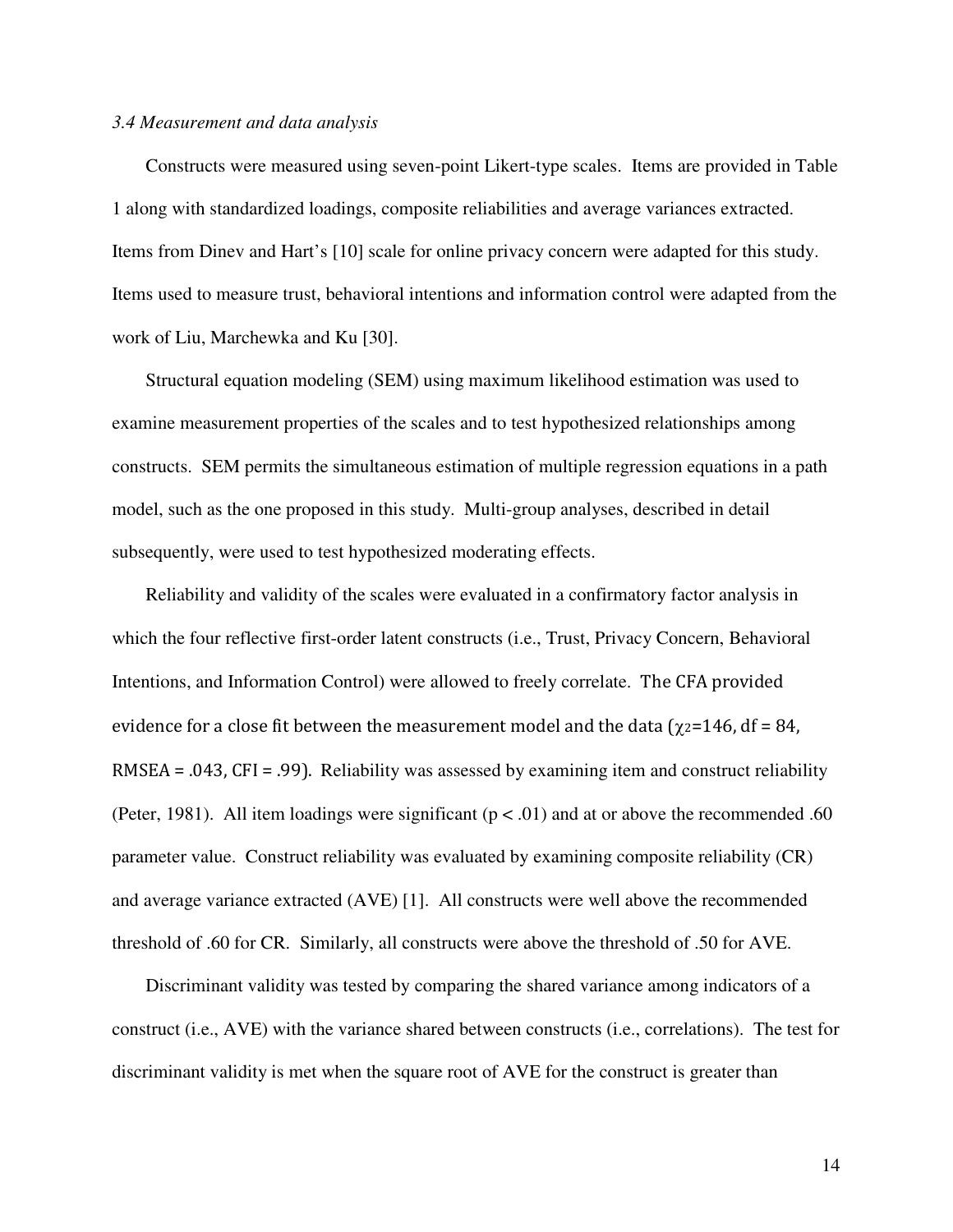correlations with other constructs [15]. Table 2 displays correlations between constructs, with the square root of AVE for each construct on the diagonal. Reading down the columns and/or across the rows, the square root of AVE for each construct is greater than the correlations between constructs, meeting the test for discriminant validity. Descriptive statistics are also provided in Table 2.

In the following sections, we report the results of hypotheses tests and discuss the findings. Path coefficients, significance of the coefficients and results of hypotheses tests are summarized in Table 3.

# **<Tables 3 and 4 about here>**

# **4. Results**

The baseline structural model was a close fit with the data ( $\chi$ 2=61, df=42, *p*=.027, RMSEA=.034, CFI=.996, GFI=.974). The relationship between trust and privacy concern was significant and negative  $(.15, p<0.01)$ , supporting H1. Similarly, the relationship between privacy concern and behavioral intentions was significant and negative (-.33, *p*<.01), in support of H2.

Multi-group analyses were used to test the moderating effects of information control proposed by Hypotheses 3 and 4 and compensation offers proposed by Hypotheses 5 – 8. For the test of perceived information control, two groups were formed by splitting the sample at the mid-point of the information control scale (i.e., 4.0 on a 7-point scale). Thus participants who scored below 4.0 (n=266) were classified as low information control and those who scored at or above 4.0 (n=128) were included in the high information control group. The mean scores for the low information control group (2.63) and the high information control group (5.35) were significantly different ( $p$ <.001). For the test of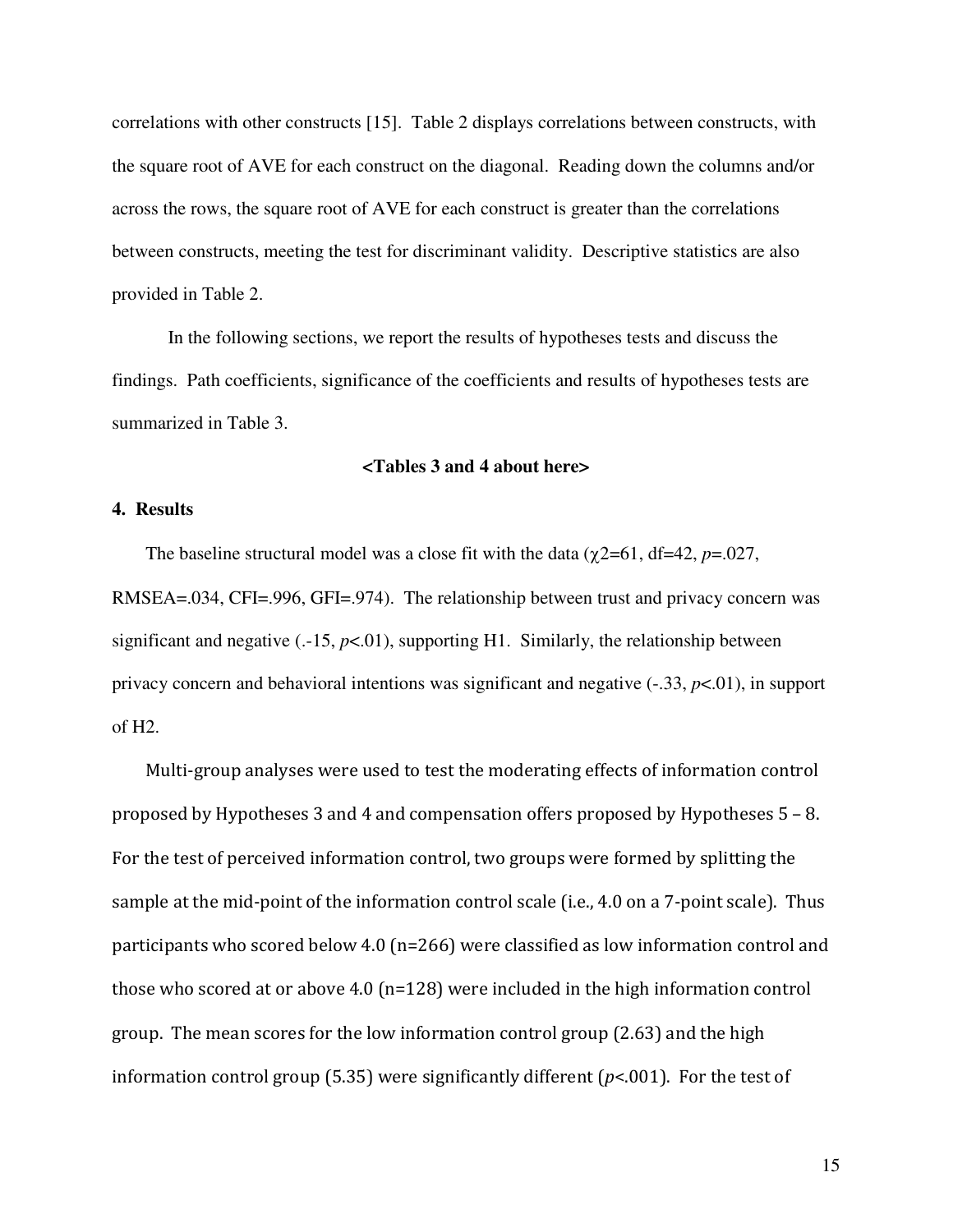compensation offers, the three compensation conditions were used to classify participants: Group 1 – Control; Group 2 – Non-cash Compensation, and; Group 3 – Cash Compensation.

We tested for configural and measurement equivalence to establish construct validity and reliability across groups before examining structural differences proposed by the hypotheses [55]. Results of these tests are summarized in Table 4. The unconstrained baseline models (i.e., Models 1a, 2a and 3a) were a close fit with the data sets, providing evidence for configural equivalence. Measurement equivalence was evaluated by examining the statistical significance of the difference in the fit between the unconstrained baseline models and models that constrained item loadings to equality across groups (i.e., Models 1b, 2b and 3b). The unconstrained and constrained models in all three multi-group analyses were not significantly different, which indicated measurement equivalence across the groups.

For the information control groups, the model that constrained the Trust  $\rightarrow$  Privacy Concern path weight to equality across groups (Model 1c) was not significantly different ( $p$ >.95) for the low (-.14,  $p$ <.01) and high (-.15,  $p$ <.01) information control groups. Therefore, this path is not moderated by information control, and H3 is not supported. However, the model that constrained the Privacy Concern  $\rightarrow$  Behavioral Intentions path weight to equality (Model 1d) was significantly different ( $p$ <.001). For the low information control group, privacy concern exerted a strong negative influence on behavioral intentions  $(-.46, p<.001)$ . For the high information control group, privacy concern had no significant effect on behavioral intentions ( $p$ >.58). Thus increasing levels of information control weaken the effect of privacy concern on behavioral intentions, as proposed by H4.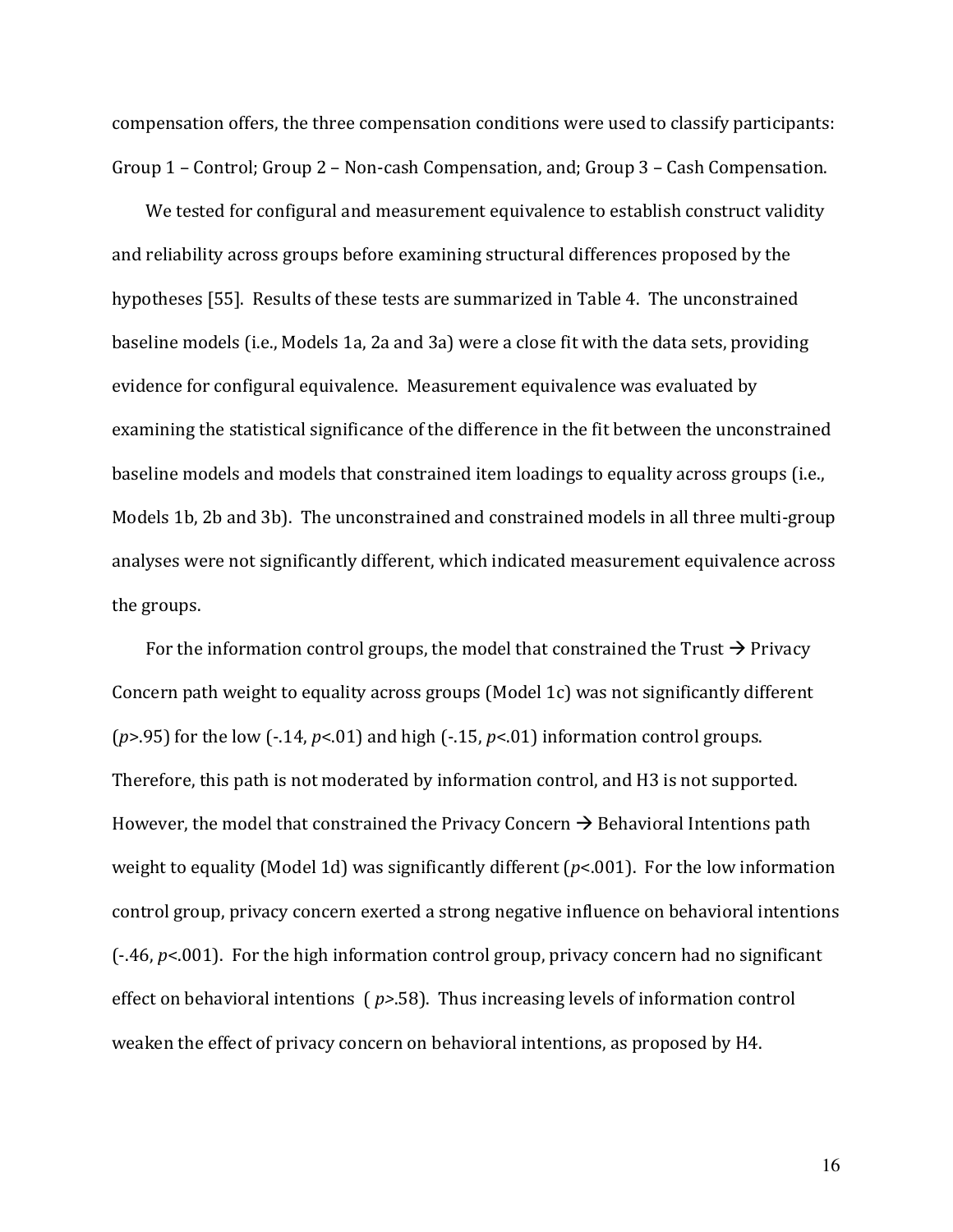In the tests of compensation offers, the model that constrained the Trust  $\rightarrow$  Privacy Concern path weight to equality across the control and non-cash compensation groups (Model 2c) was significantly different ( $p<01$ ). For the non-cash compensation group, trust had a negative influence on privacy concern (-.22,  $p$ <.001). For the control group, trust had no significant effect on privacy concern  $(p>0.32)$ . Thus an offer of non-cash compensation strengthens the attenuating effect of trust on privacy concern, as proposed by H5. In contrast, the model that constrained the Privacy Concern  $\rightarrow$  Behavioral Intentions path weight to equality (Model 2d) was not significantly different  $(p>0.91)$  for the control (-.39,  $p$ <.001) and non-cash compensation groups (-.41,  $p$ <.001). Therefore H6 is not supported.

Similarly, the fit of the model that constrained the Trust  $\rightarrow$  Privacy Concern path weight to equality across the control and cash compensation groups (Model 3c) was significantly different ( $p$ <.03). For the cash compensation group, trust had a negative influence on privacy concern  $[-.22, p<.001]$ . Again, trust had no significant effect on privacy concern  $(p>32)$  for the control group. Results support H7; that is, an offer of cash compensation strengthens the attenuating effect of trust on privacy concern. The model that constrained the Privacy Concern  $\rightarrow$  Behavioral Intentions path weight to equality (Model 3d) was not significantly different ( $p$ >.78) for the control (-.36,  $p$ <.001) and cash compensation groups  $(-.41, p<.001)$ . Therefore H8 is not supported.

# **7. Discussion**

The aim of this research was to explore the potential moderating effects of compensation and information control on the relationships between trust, privacy concern and behavioral intentions in the context of personalized online interactions. To this end, we first replicated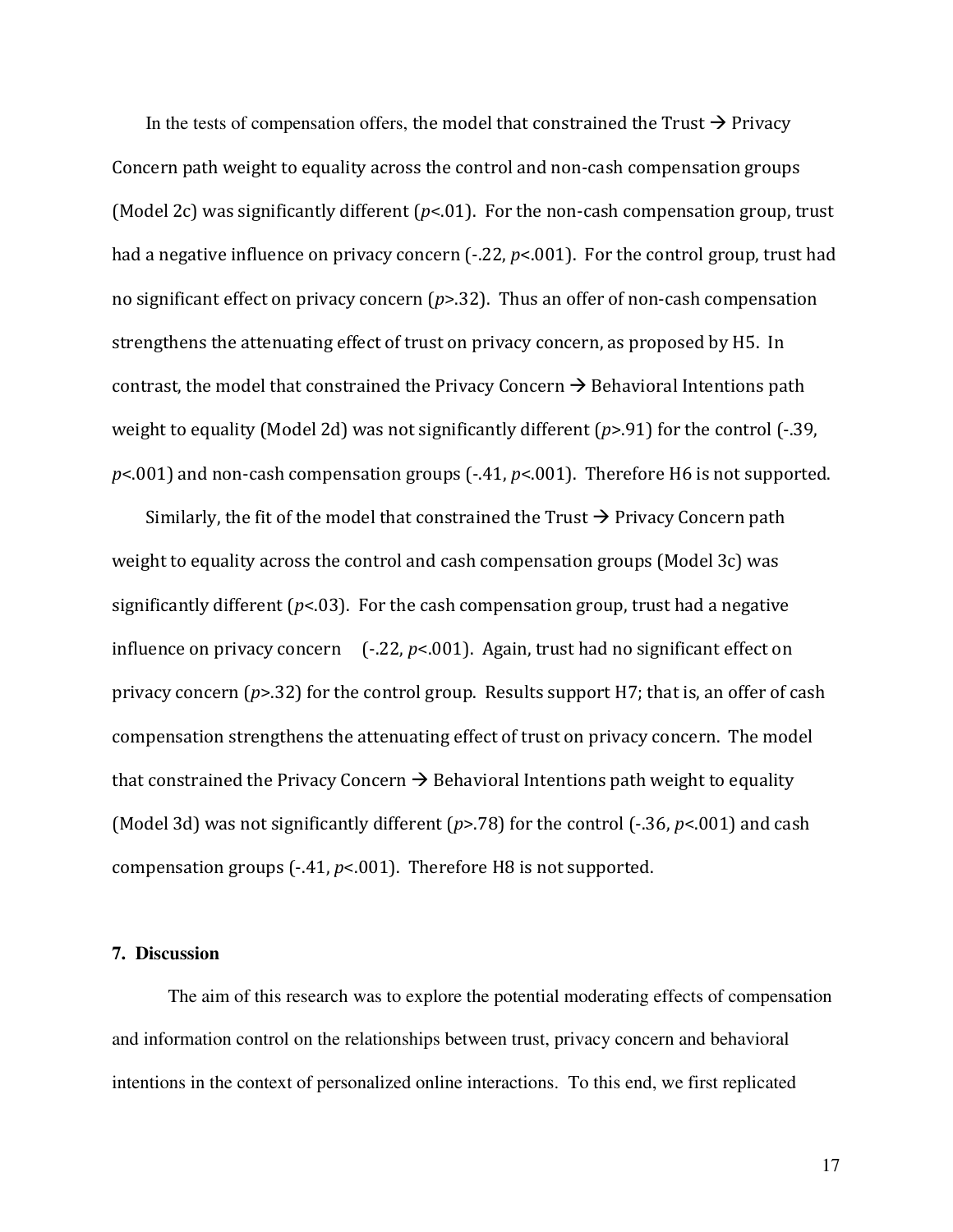previous research testing the effects of trust on privacy concern and privacy concern on behavioral intentions as a baseline condition. Consistent with previous research, trust reduced privacy concern, and privacy concern had a negative influence on behavioral intentions.

Next, we examined the potential moderating effects of information control. Findings show that the level of information control has no effect on the negative relationship between generalized online trust and privacy concern. There was no significant difference between the low-control condition and the high-control condition. However, the effect of privacy concern on behavioral intentions was significantly different between the low-control and high-control groups. When information control is low (i.e. the firm has collected and used personal information about the consumer without his or her awareness and consent), the negative relationship between privacy concern and behavorial intentions is significantly stronger.

Finally, we examined the moderating effects of compensation, which yielded mixed results. As proposed in previous research, the compensation offer weakened the effect of trust on privacy concern. Participants may have invoked a "privacy calculus," making trust less salient to privacy concern when a cash or non-cash compensation offer was made. An alternative explanation is that participants perceived the offer of compensation as a signal of the firm's benevolence resulting in higher expectations of positive future outcomes. Interestingly, the same effect did not hold for the relationship between privacy concern and behavioral intentions. There was no significant difference in this relationship between the control group and participants in either the cash or non-cash compensation condition. These findings have practical and theoretical implications, which are discussed in the following sections.

#### *7.1 Managerial implications*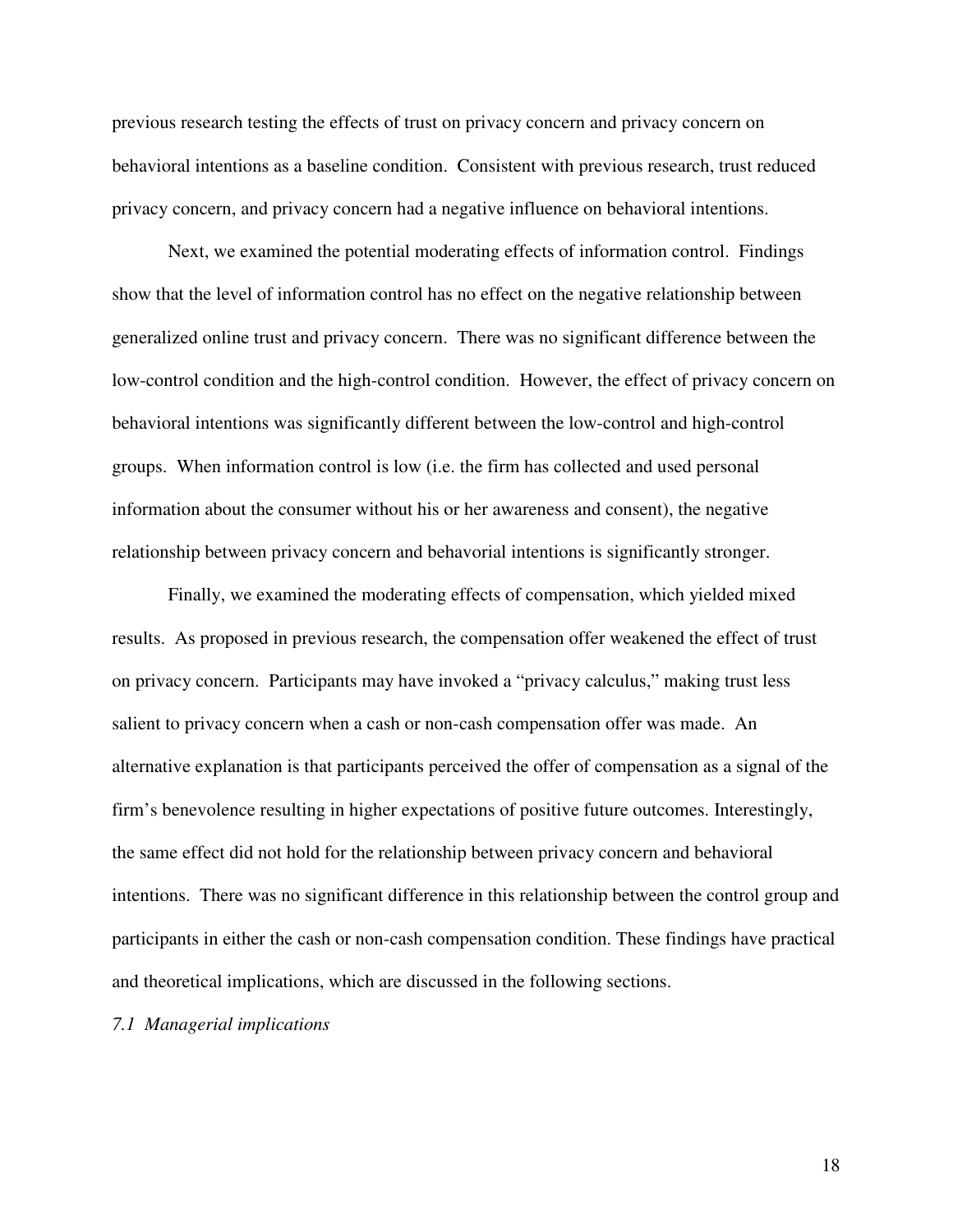This study confirms that trust is a significant factor in reducing privacy concern.

Managers who are interested in reducing consumers' privacy concerns are advised to take steps to build trust with consumers. For example, managers should provide privacy, security, good online experience, and trustworthy quality of information [21]. Further, firms can enhance trust when firms rely on social cues to communicate the firm's reputation in the market place [8, 26].

Our findings suggest that using NSDI to personalize online interactions may be risky. The majority of participants in Study 2 (55 percent) perceived the use of NSDI. When participants perceived the use of NSDI, trust did not reduce privacy concern. Consequently, managerial actions that aim to build trust will be ineffective for reducing this group's privacy concerns. Furthermore, the perception of NSDI significantly increased the negative effect of privacy concern on behavioral intentions. These consumers are less likely to engage in desirable behaviors, such as being loyal to the firm and engaging in positive word-of-mouth behaviors.

Additionally, findings suggest that the offer of personalized compensation may not be an effective tool for managing consumers' privacy concerns. The offer of compensation reduced the influence of trust on privacy concern to non-significance. We attribute this outcome to the consumer's privacy calculus whereby privacy is sacrificed to gain the benefit of compensation. Surprisingly, the offer of compensation strengthened the negative effect of privacy concern on behavioral intentions. Hence, it appears that compensation offers do not mitigate the negative effect of privacy concern on behavioral intentions.

# *7.2 Theoretical contributions*

 The concept of non-self-disclosed information (NSDI) was introduced and tested in this study. This concept is particularly relevant to understanding the tension between privacy concern and personalization of online interactions. While current literature explains consumers'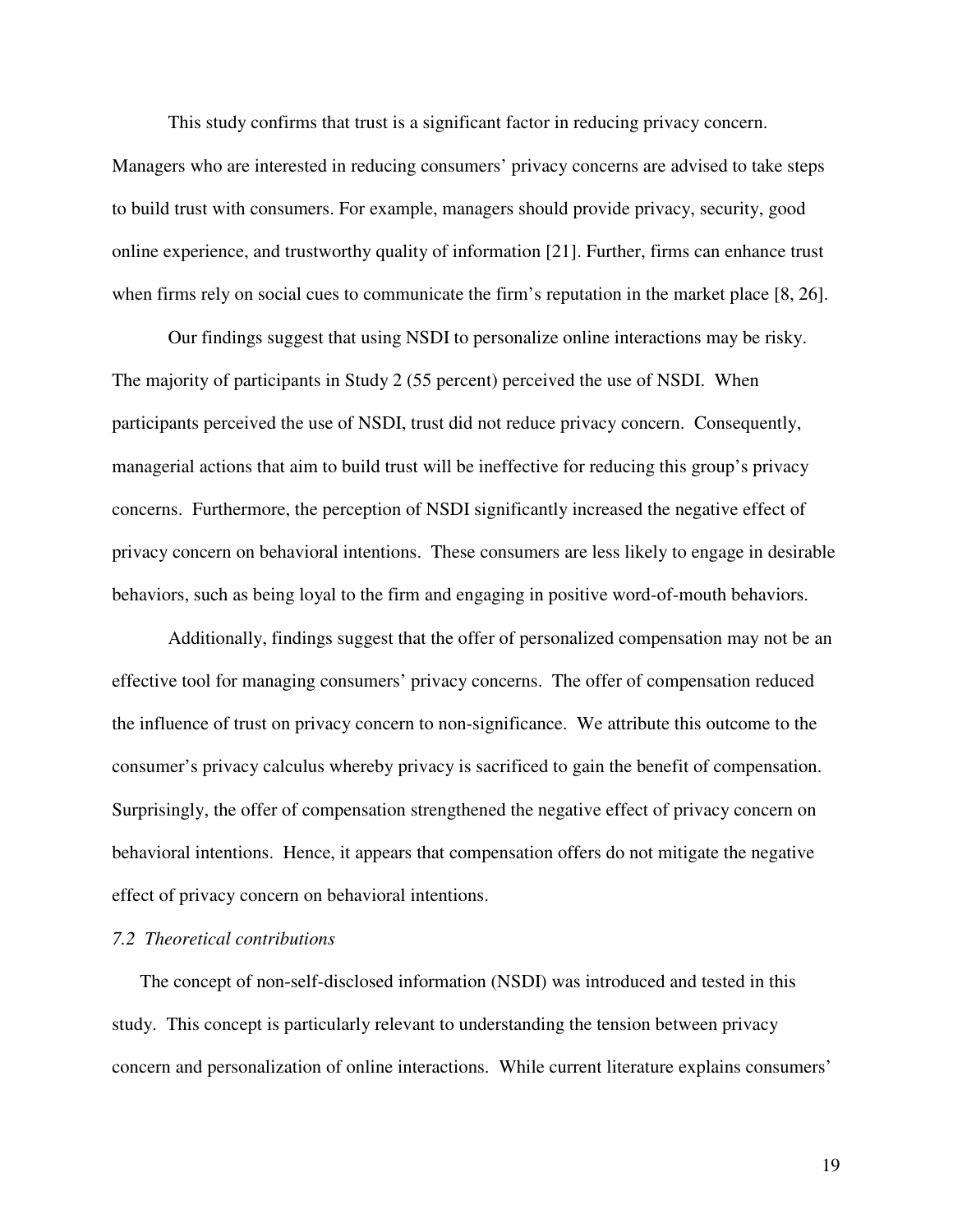willingness to self-disclose information, it offers little insight into the effects of using the increasing volume of personal information that is collected without the consumer's knowledge and consent. This research provides evidence that the use of NSDI to personalize customer interactions has undesirable consequences. In addition, the study investigates the limitations of a compensation offer as a potential tool for mitigating the negative effects of privacy concern in online personalization.

As with any research design, trade-offs were made in order to address our research objectives. The limitations of this study point to interesting directions for further research. First, the sample was restricted to college students to control for the potential influence of demographic factors and, therefore, results may not be generalizable to other populations. Conducting similar experiments with a representative sample of online shoppers would permit the exploration of the effects of key demographic characteristics such as age, income, education and online experience. In addition, a different research design could more closely model "real world" behavior. For example, participant observation combined with phenomenological interviews may provide insight into additional variables that are relevant to privacy concern that were not considered in this study. Finally, this research was conducted in the context of a service, that is, online travel booking. Results could be different in other contexts, such as services that require more sensitive information (i.e., banking, insurance) or involve the purchase of goods.

Findings also suggest the need for further research. While the majority of participants detected the use of NSDI, a significant minority (45 percent) were relatively unaware of its use. It would be interesting to explore consumers' awareness thresholds for NSDI. When are consumers likely to detect the use of NSDI? Does it depend on the sensitivity of the information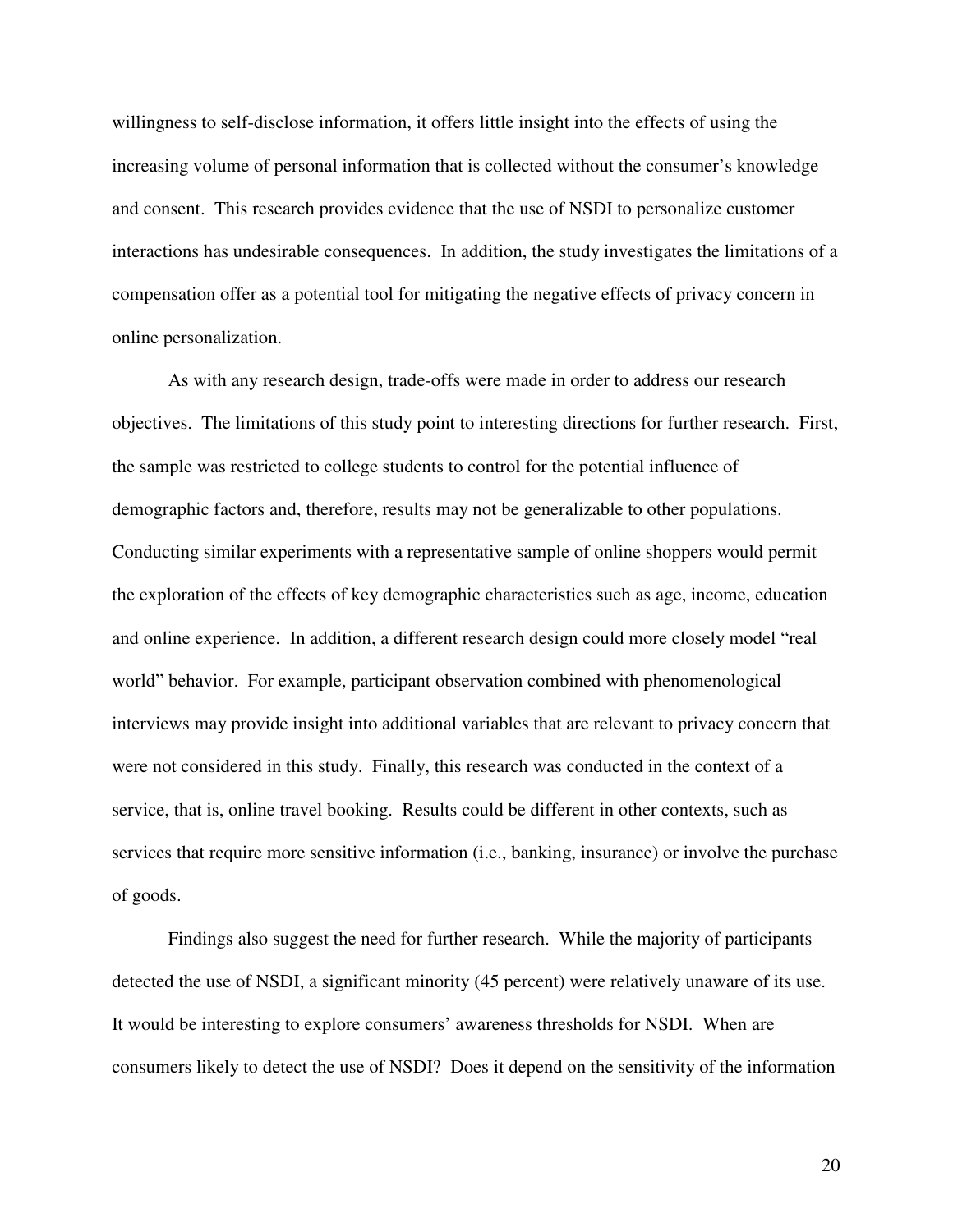that is used? It appeared that the offer of cash compensation may have raised awareness of the use of NSDI. What types of personalization trigger the detection of NSDI use?

The use of non-self-disclosed information has implications not only for firm behavior, but also for public policy. From a firm's perspective, the use of non-self disclosed information may not yield the desired results. However, firms must encourage consumers to directly provide information and educate consumers on how their personal information is utilized to enhance their online experience. For example, Meinert et al. [35] demonstrated that a consumer's willingness to provide information to online firms increased as the level of privacy guaranteed by the privacy policy statements increased. When firms educated consumers regarding the level of privacy promised in privacy statements, consumers' willingness to provide personal information increased. From a public policy perspective, firms must be required to disclose and educate consumers on how personal information is gathered and used through the firm's privacy policy statements.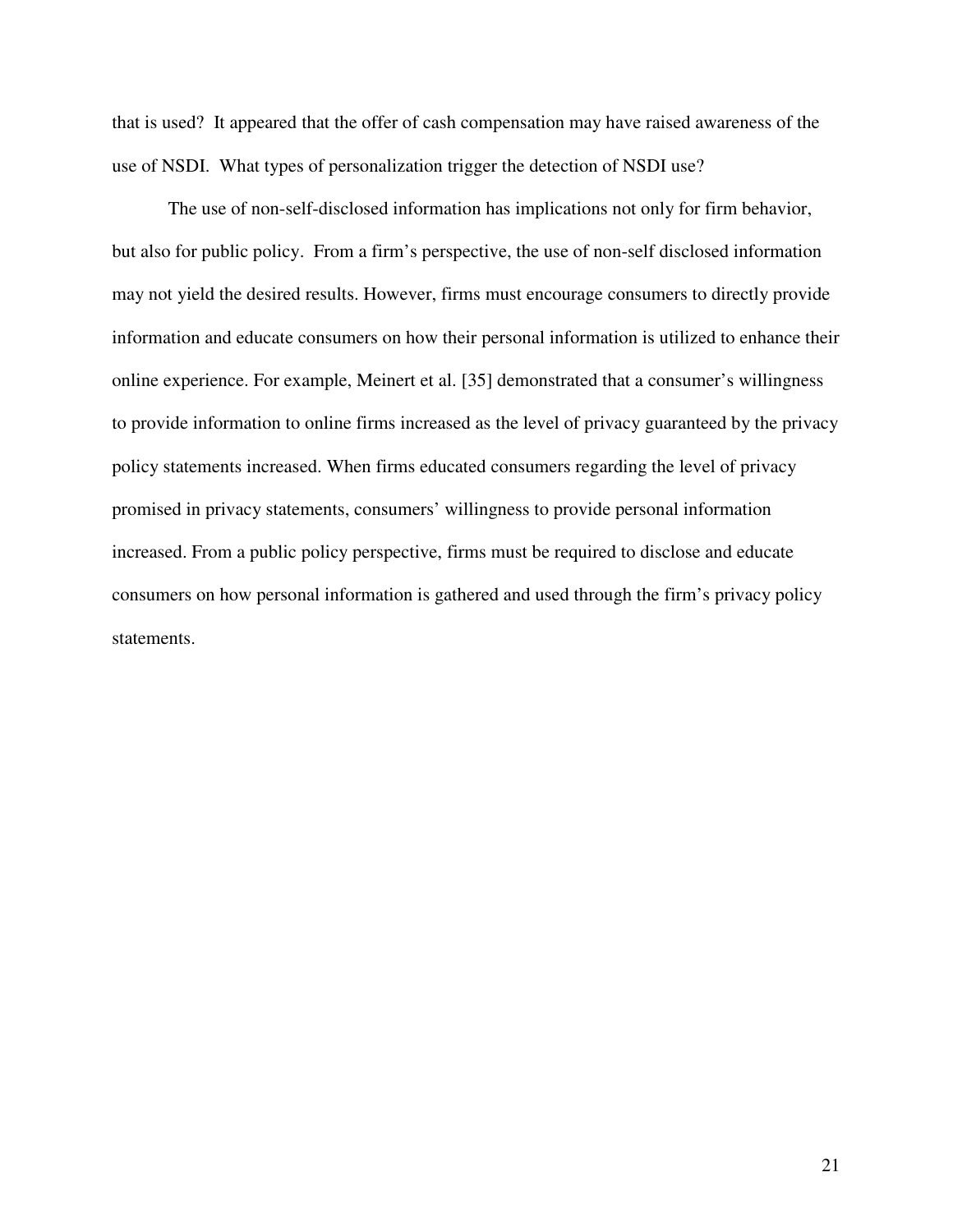| <b>Construct</b>                     | <b>Items</b>                                                                                                                            | Loading |  |  |  |
|--------------------------------------|-----------------------------------------------------------------------------------------------------------------------------------------|---------|--|--|--|
|                                      | Anchors: Strongly Disagree (1) - Strongly Agree (7)                                                                                     |         |  |  |  |
| <b>Trust</b><br>$CR = .96$           | I trust travel websites to make an effort to keep my personal information out                                                           | .91     |  |  |  |
| $AVE = .85$                          | of the hands of unauthorized individuals.<br>I trust travel websites not release personal information about me without my               |         |  |  |  |
|                                      | express permission.                                                                                                                     | .97     |  |  |  |
|                                      | I trust travel websites to take care of my personal information.<br>Overall, travel websites are trustworthy.                           | .87     |  |  |  |
| Privacy<br>Concern                   | I would be concerned that information collected about me by a website like<br>this could be misused.                                    | .75     |  |  |  |
| $CR = .92$<br>$AVE = .75$            | I would be concerned that credit card information used for purchases on a<br>website like this could be stolen while being transferred. | .84     |  |  |  |
|                                      | I would be concerned about the privacy of personal information about me<br>collected on a website like this.                            | .96     |  |  |  |
|                                      | I would be concerned that personal information about me collected on a<br>website like this could be used in a way I did not foresee.   | .91     |  |  |  |
| <b>Behavioral</b>                    | I would use this website in the future to book online travel.                                                                           | .94     |  |  |  |
| <b>Intentions</b>                    | I would recommend this website to my friends.                                                                                           | .97     |  |  |  |
| $CR = .95$<br>$AVE = .86$            | I have positive things to say about this website.                                                                                       | .88     |  |  |  |
| <b>Information</b><br><b>Control</b> | I was informed about the personal information this website would collect<br>about me.                                                   | .75     |  |  |  |
| $CR = .90$                           | • This website explained why personal information was being collected.                                                                  | .92     |  |  |  |
| $AVE = .68$                          | • This website explained how personal information collected about me would<br>be used.                                                  | .90     |  |  |  |
|                                      | • This website gave me a clear choice before using personal information<br>about me.                                                    | .71     |  |  |  |

# **Table 1 Measures**

CR = Composite reliability; AVE = Average variance extracted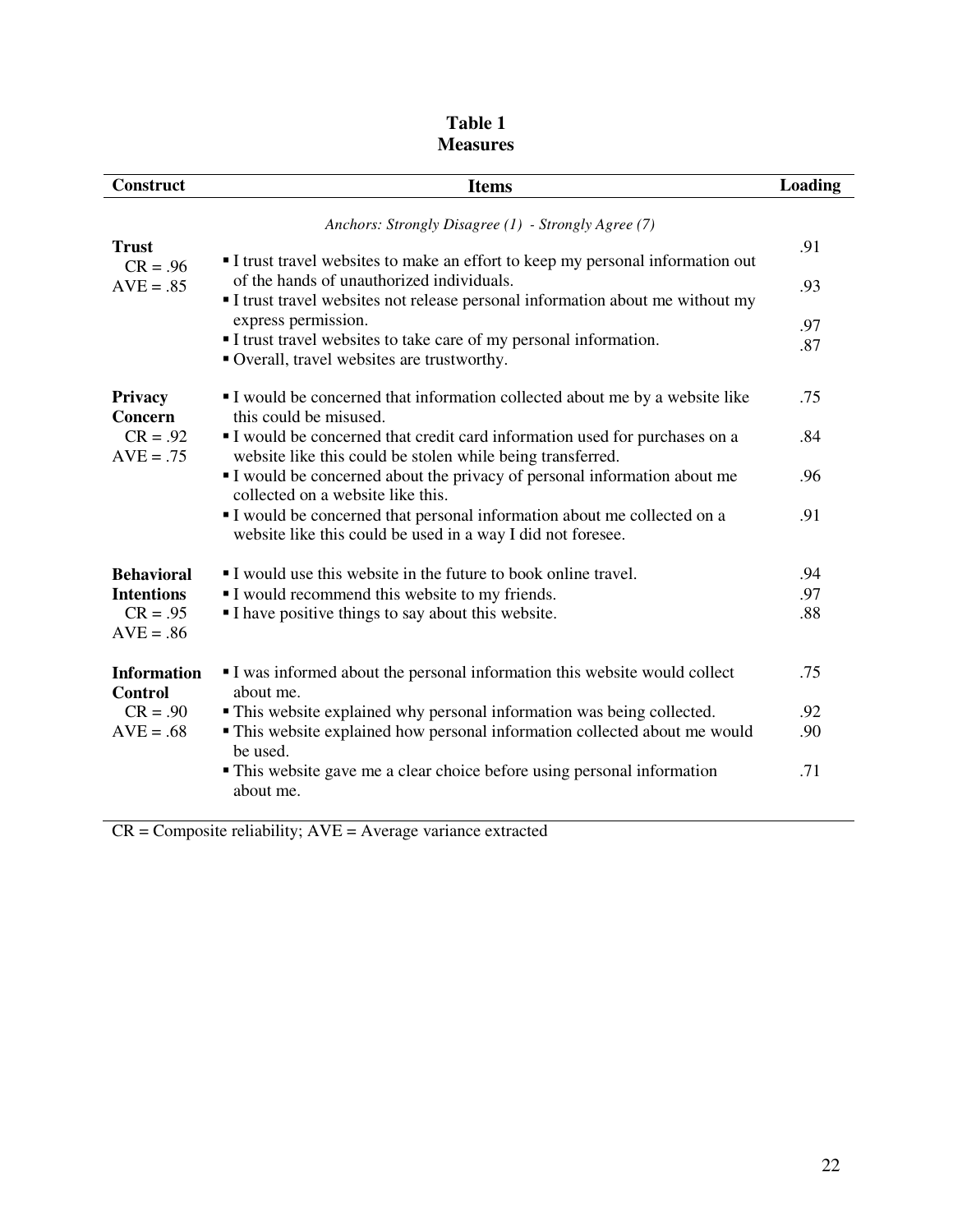# **Table 2 Data Distributions, Correlations <sup>a</sup> and Discriminant Validity**

| Construct                             | Mean | SD   | ТR                | <b>PC</b> | <b>INTENT</b> | <b>INFCTL</b> |
|---------------------------------------|------|------|-------------------|-----------|---------------|---------------|
|                                       |      |      |                   |           |               |               |
| Trust (TR)                            | 4.69 | 1.43 | .92               |           |               |               |
| Privacy Concern (PC)                  | 4.66 | 1.51 | $-.15$            | .87       |               |               |
| <b>Behavioral Intentions (INTENT)</b> | 4.32 | 1.61 | .19               | $-.33$    | .93           |               |
| Information Control (INFCTL)          | 3.51 | 1.58 | .08 <sup>ns</sup> | $-14$     | .62           | .83           |

SD=standard deviation; Square root of AVE in bold on the diagonal

**a** Correlations significant at  $p$ <.01 unless otherwise noted

*ns* Not significant at *p*<.05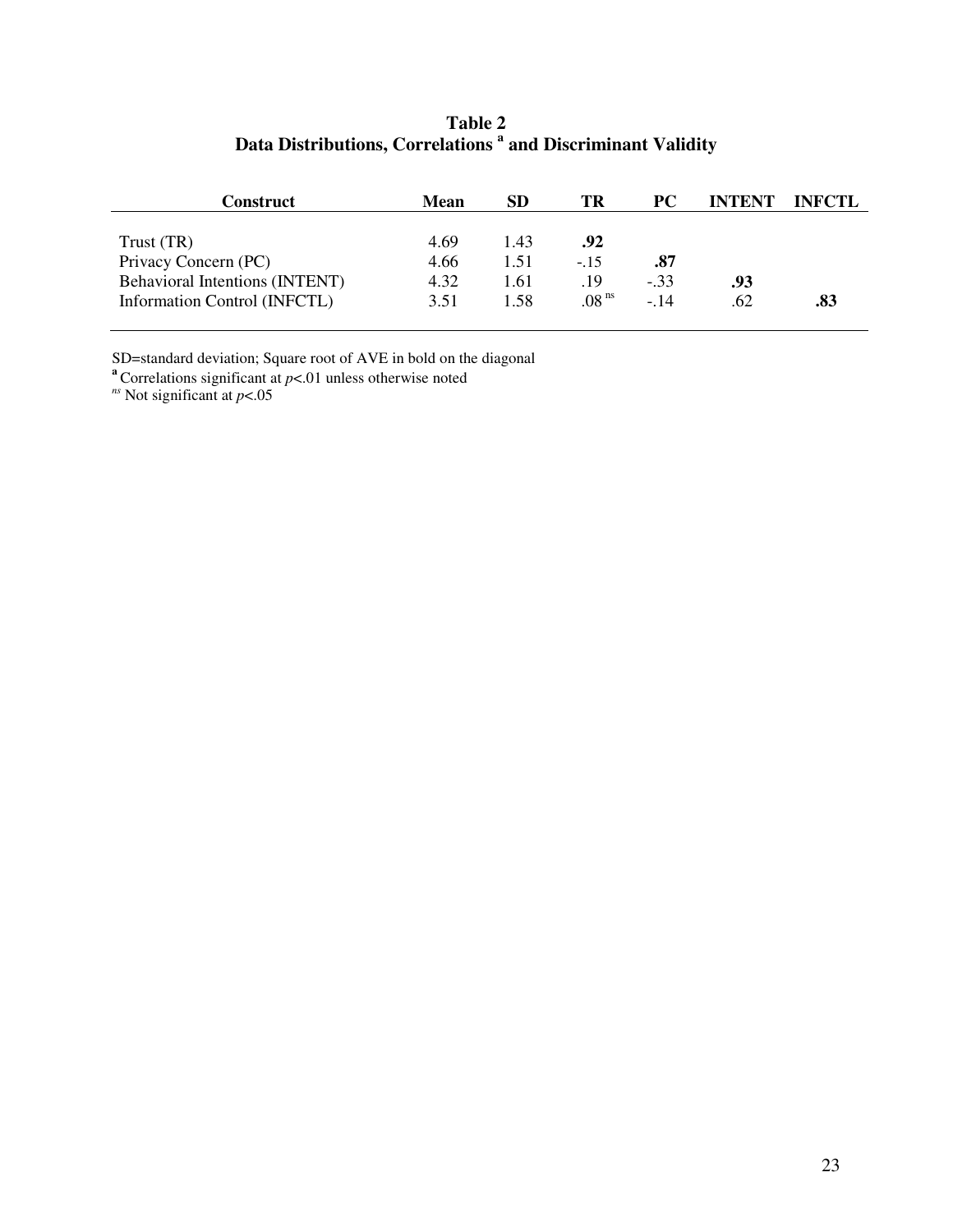|                                                     | <b>Hypotheses</b>                                                                                 | <b>Estimate</b>                                           | <i>p</i> -value | <b>Results</b>                        |  |  |
|-----------------------------------------------------|---------------------------------------------------------------------------------------------------|-----------------------------------------------------------|-----------------|---------------------------------------|--|--|
| H1                                                  | Trust $\rightarrow$ Privacy Concern                                                               | $-.15$                                                    | < 01            | Supported                             |  |  |
| H <sub>2</sub>                                      | Privacy Concern $\rightarrow$ Behavioral Intentions                                               | $-.33$                                                    | < 01            | Supported                             |  |  |
| Moderating effects of perceived information control |                                                                                                   |                                                           |                 |                                       |  |  |
| H <sub>3</sub>                                      | Trust $\rightarrow$ Privacy Concern                                                               | Low (High)<br>$-.14(-.15)$                                | ns              | <b>Not Supported</b>                  |  |  |
| H <sub>4</sub>                                      | Privacy Concern $\rightarrow$ Behavioral Intentions                                               | $-46$ ( <i>ns</i> )                                       | < 0.01          | Supported                             |  |  |
| Moderating effects of compensation                  |                                                                                                   |                                                           |                 |                                       |  |  |
| H <sub>5</sub><br><b>H6</b>                         | $Trust \rightarrow Privacy\ Concern$<br>Non-cash compensation<br>Cash compensation                | Control<br>(Compensation)<br>$ns$ (-.22)<br>$ns$ (-.22)   | < 01<br>< .03   | Supported<br>Supported                |  |  |
| H7<br>H <sub>8</sub>                                | Privacy Concern $\rightarrow$ Behavioral Intentions<br>Non-cash compensation<br>Cash compensation | Control<br>(Compensation)<br>$-.39(-.41)$<br>$-.36(-.41)$ | ns<br>ns        | <b>Not Supported</b><br>Not Supported |  |  |

# **Table 3 Parameter Estimates and Results of Hypotheses Tests**

 $n_s$  = not significant at *p*<.05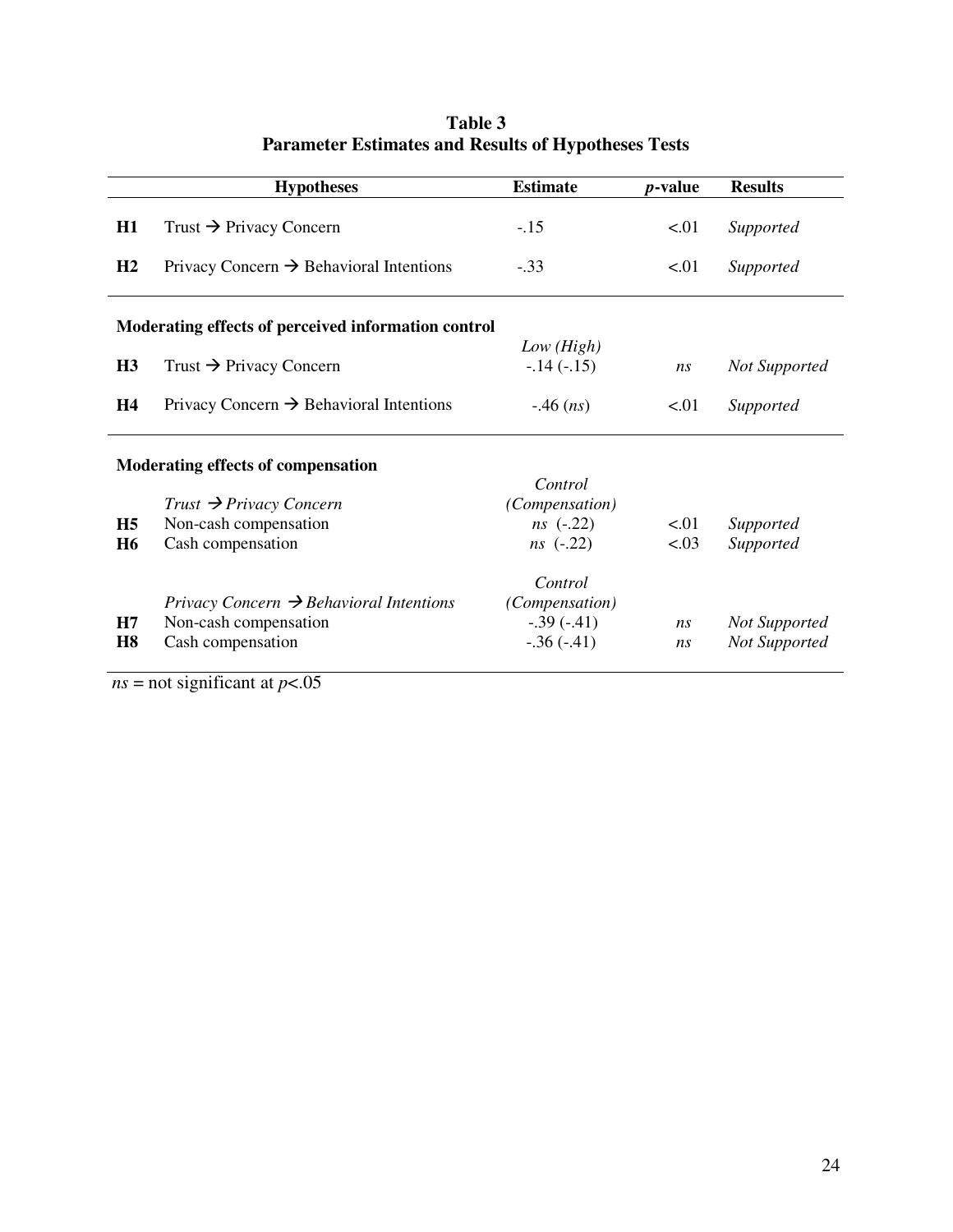**Table 4 Tests of Configural and Measurement Invariance for Multi-Group Analyses** 

|                |                                                                                  |                           |         |            |    |                            |              | <b>Statistical</b> |
|----------------|----------------------------------------------------------------------------------|---------------------------|---------|------------|----|----------------------------|--------------|--------------------|
|                | <b>Model Description</b>                                                         | <b>RMSEA</b> <sup>a</sup> | $CFI^b$ | $\gamma$ 2 | df | $\Delta \chi$ <sup>2</sup> | ∆df          | Significance       |
|                |                                                                                  |                           |         |            |    |                            |              |                    |
|                | <b>Information Control</b>                                                       |                           |         |            |    |                            |              |                    |
| 1a             | Unconstrained baseline model                                                     | .038                      | .989    | 131        | 84 |                            |              |                    |
| 1 <sub>b</sub> | Model 1a with factor loadings constrained to equality                            | .036                      | .989    | 139        | 92 | 8                          | 8            | p > .41            |
| 1c             | Model 1b with Trust $\rightarrow$ Privacy Concern constrained                    | .036                      | .989    | 139        | 93 | $\mathbf{0}$               | $\mathbf{1}$ | p > .95            |
| 1 <sub>d</sub> | Model 1b with Privacy Concern $\rightarrow$ Behavioral Intentions<br>constrained | .042                      | .985    | 156        | 93 | 17                         | 1            | p<01               |
|                | <b>Non-Cash Compensation</b>                                                     |                           |         |            |    |                            |              |                    |
| 2a             | Unconstrained baseline model                                                     | .033                      | .990    | 112        | 84 |                            |              |                    |
| 2 <sub>b</sub> | Model 2a with factor loadings constrained to equality                            | .033                      | .991    | 119        | 92 |                            | 8            | p > .55            |
| 2c             | Model 2b with Trust $\rightarrow$ Privacy Concern constrained                    | .036                      | .989    | 125        | 93 | 6                          | $\mathbf{1}$ | p<01               |
| 2d             | Model 2b with Privacy Concern $\rightarrow$ Behavioral Intentions                | .032                      | .991    | 119        | 93 | $\boldsymbol{0}$           | 1            | p > .91            |
|                | constrained                                                                      |                           |         |            |    |                            |              |                    |
|                | <b>Cash Compensation</b>                                                         |                           |         |            |    |                            |              |                    |
| 3a             | Unconstrained baseline model                                                     | .000                      | .999    | 76         | 84 |                            |              |                    |
| 3 <sub>b</sub> | Model 3a with factor loadings constrained to equality                            | .000                      | .999    | 84         | 92 | 8                          | 8            | p > .48            |
| 3c             | Model 3b with Trust $\rightarrow$ Privacy Concern constrained                    | .000                      | .999    | 89         | 93 | 5                          | $\mathbf{1}$ | p<0.03             |
| 3d             | Model 3b with Privacy Concern $\rightarrow$ Behavioral Intentions<br>constrained | .000                      | .999    | 84         | 84 |                            | $\mathbf{1}$ | p > .73            |

<sup>a</sup>Root Mean Squared Error of Approximation<br><sup>b</sup>Comparative Fit Index

 $\mathrm{c}^{\mathrm{c}}$ Significance of  $\Delta \chi 2$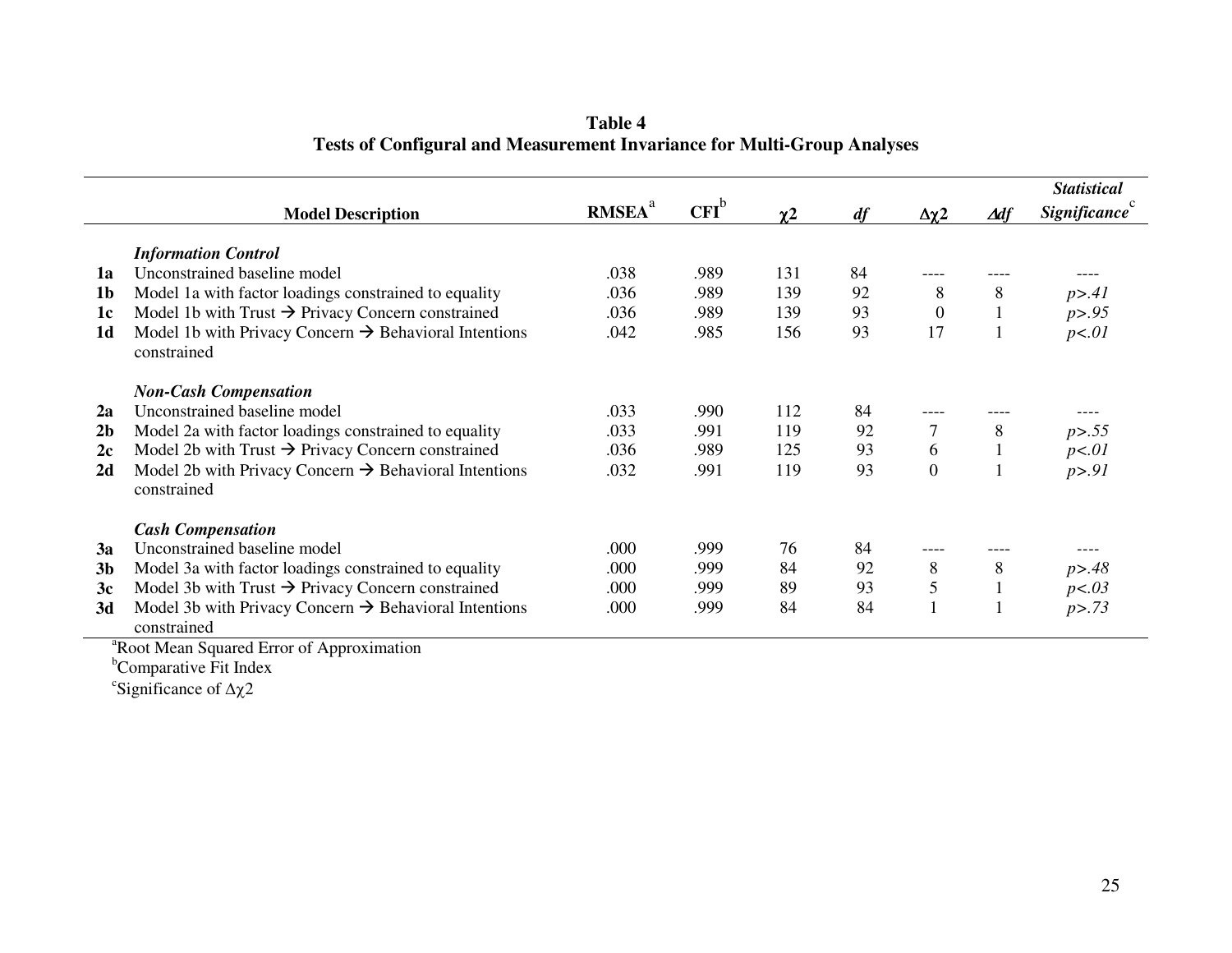**Figure 1 Conceptual Model** 

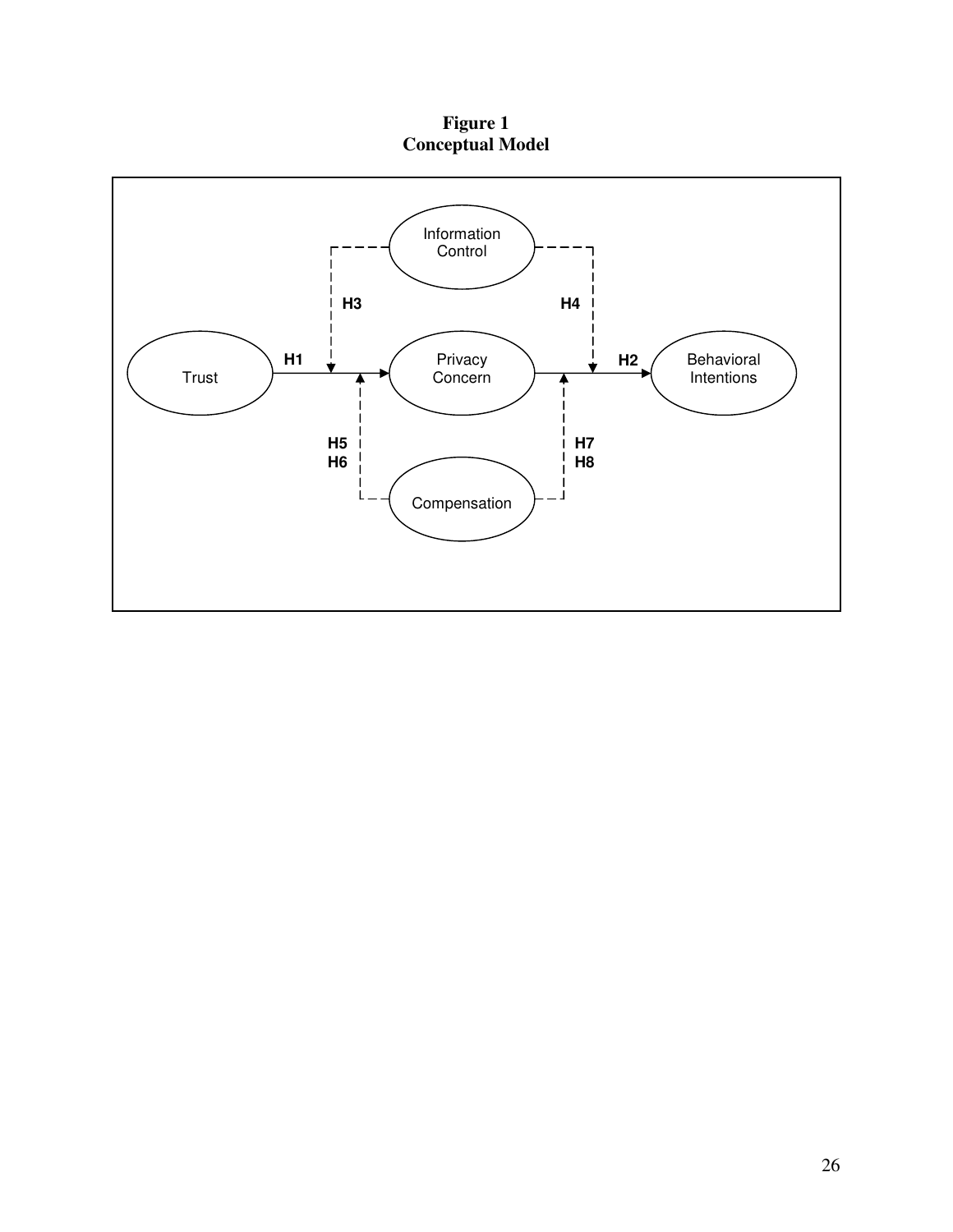# **REFERENCES**

- 1. Bagozzi, R. P. & Yi, Y. (1988). On the evaluation of structural equation models. *Journal of the Academy of Marketing Science*, 16(1), 74.
- 2. Bowlby, J. (1969). *Attachment and loss: Vol. I. Attachment*. New York: Basic Books.
- 3. Castañeda, J. & Montoro, F. (2007). The effect of internet general privacy concern on customer behavior. *Electronic Commerce Research*, 7(2), 117-141.
- 4. Chellappa, R. K. & Sin, R. G. (2005). Personalization versus privacy: An empirical examination of the online consumer's dilemma. *Information Technology and Management*, 6(2-3), 181-202.
- 5. Coner, A. (2003). Personalization and customization in financial portals. *Journal of American Academy of Business, Cambridge*, 2(2), 498.
- 6. Coviello, N., Milley, R. & Marcolin, B. (2001). Understanding it-enabled interactivity in contemporary marketing. *Journal of Interactive Marketing*, 15(4), 18-33.
- 7. Culnan, M. J. & Armstrong, P. K. (1999). Information privacy concerns, procedural fairness, and impersonal trust: An empirical investigation. *Organization Science*, 10(1), 104-115.
- 8. De Laat, P. B. (2005). Trusting virtual trust. *Ethics and Information Technology*, 7, 167- 180.
- 9. Dinev, T. & Hart, P. (2005). Internet privacy concerns and social awareness as determinants of intention to transact. *International Journal of Electronic Commerce*, 10(2), 7-29.
- 10. Dinev, T. & Hart, P. (2006). Privacy concerns and levels of information exchange: An empirical investigation of intended e-services use. *E - Service Journal*, 4(3), 25-57.
- 11. Doney, P. M. & Cannon, J. P. (1997). An examination of the nature of trust in buyer-seller relationships. *Journal of Marketing*, 61(2), 35-51.
- 12. Dunfee, T. W., Smith, N. C. & Ross Jr, W. T. (1999). Social contracts and marketing ethics. *Journal of Marketing*, 63(3), 14-32.
- 13. Eastlick, M. A., Lotz, S. L. & Warrington, P. (2006). Understanding online b-to-c relationships: An integrated model of privacy concerns, trust, and commitment. *Journal of Business Research*, 59(8), 877-886.
- 14. Fishbein, M. & Ajzen, I. (1975). *Belief, attitude, intention, and behavior: An introduction to theory and research*. Reading, Mass.: Addison-Wesley.
- 15. Fornell, C. & Larcker, D. F. (1981). Evaluating structural equation models with unobservable variables and measurement error. *Journal of Marketing Research (JMR)*, 18(1), 39-50.
- 16. Garbarino, E. & Johnson, M. S. (1999). The different roles of satisfaction, trust, and commitment in customer relationships. *Journal of Marketing*, 63(2), 70.
- 17. Goodwin, C. (1991). Privacy: Recognition of a consumer right. *Journal of Public Policy & Marketing*, 10(1), 149-166.
- 18. Graeff, T. R. & Harmon, S. (2002). Collecting and using personal data: Consumers' awareness and concerns. *The Journal of Consumer Marketing*, 19(4/5), 302.
- 19. Greenberg, P. A. (2000). E-shoppers choose personalization over privacdy. *e-Commerce Times*, January 4 edition.
- 20. Gwinner, K. P., Gremler, D. D. & Bitner, M. J. (1998). Relational benefits in services industries: The customer's perspective. *Academy of Marketing Science. Journal*, 26(2), 101.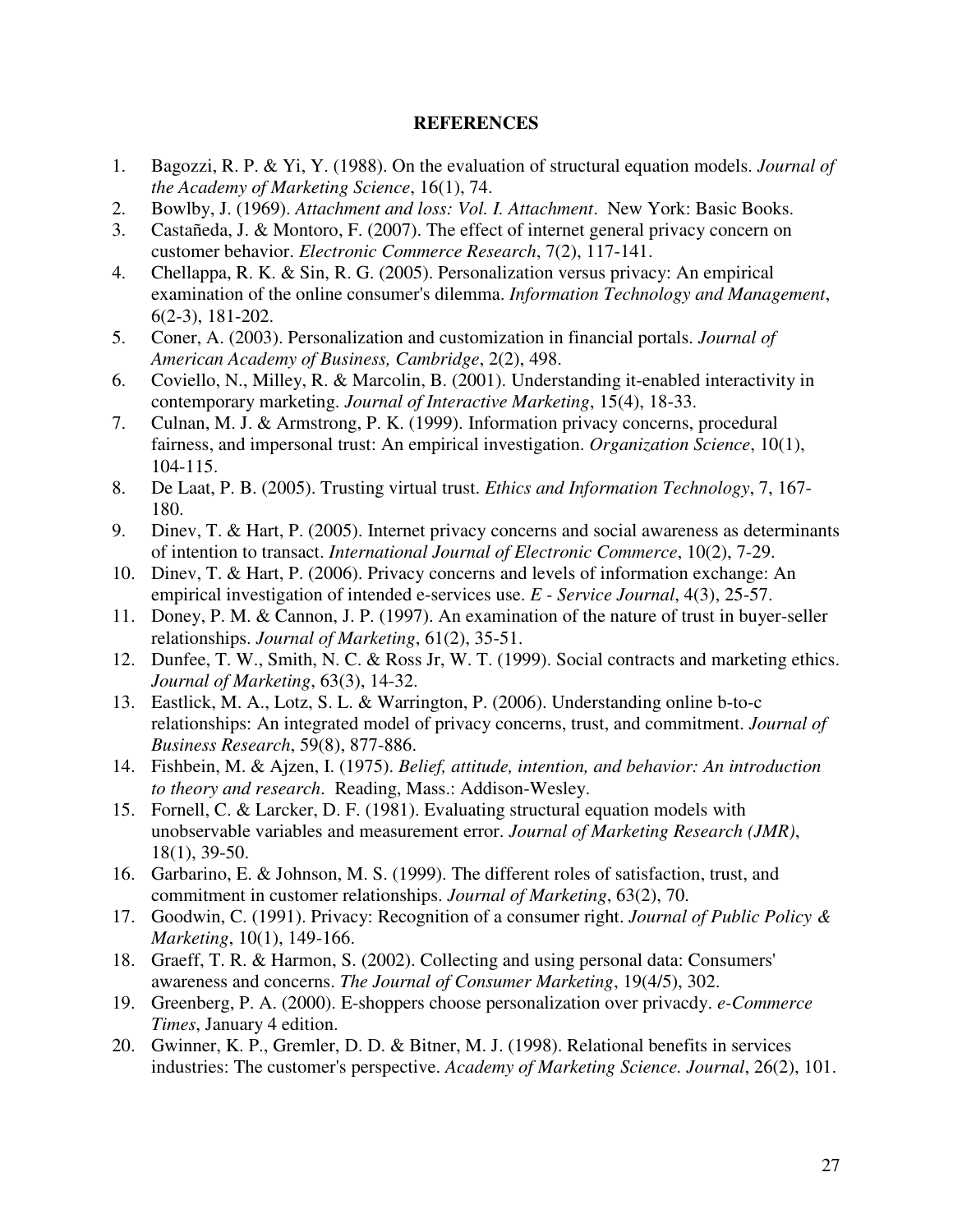- 21. Ha, H.-Y. (2004). Factors influencing consumer perceptions of brand trust online. *The Journal of Product and Brand Management*, 13(4/5), 329.
- 22. Hoffman, D. L., Novak, T. P. & Peralta, M. (1999). Building consumer trust online. *Communications of the ACM*, 42(4), 80-85.
- 23. Horrigan, J. (2008). Internet users like the convenience but worry about the security of their financial information. www.pewinternet.org. Accessed July 17, 2008.
- 24. Jacobs, R. S., Hyman, M. R. & Mcquitty, S. (2000). Exchange-specific self-disclosure, social self-disclosure, and personal selling. *American Marketing Association. Conference Proceedings*, 11, 261.
- 25. Jarvenpaa, S. L., Knoll, K. & Leidner, D. E. (1998). Is anybody out there? *Journal of Management Information Systems*, 14(4), 29-64.
- 26. Kim, M.-S. & Ahn, J.-H. (2006). Comparison of trust sources of online market-maker in the e-marketplace: Buyer's and seller's perspectives. *Journal of Computer Information Systems*, 47(1), 84-94.
- 27. Koballa, T. R. (1988). The determinants of female junior high school students' intentions to enroll in elective physical science courses in high school: Testing the applicability of the theory of reasoned action. *Journal of Research In Science Teaching*, 25(479-492.
- 28. Langenderfer, J. & Cook, D. L. (2004). Oh, what a tangled web we weave: The state of privacy protection in the informatino economy and recommendations for governance. *Journal of Business Research*, 57(7), 734.
- 29. Liu, C., Marchewka, J. T. & Ku, C. (2004). American and taiwanese perceptions concerning privacy, trust, and behavioral intentions in electronic commerce. *Journal of Global Information Management*, 1(1), 18-40.
- 30. Liu, C., Marchewka, J. T., Lu, J. & Chun-Sheng, Y. (2005). Beyond concern a privacytrust-behavioral intention model of electronic commerce. *Information & Management*, 42(2), 289-304.
- 31. Luo, X. (2002). Trust production and privacy concerns on the internet a framework based on relationship marketing and social exchange theory. *Industrial Marketing Management*, 31(2), 111.
- 32. Malhotra, N. K., Kim, S. S. & Agarwal, J. (2004). Internet users' information privacy concerns (iuipc): The construct, the scale and a causal model. *Information Systems Research*, 15(4), 336-355.
- 33. Mangalindan, M. (2003). Web ads on the rebound. *Wall Street Journal*, August 25 edition.
- 34. Mascarenhas, O. A. J., Kesavan, R. & Bernacchi, M. D. (2003). Co-managing online privacy: A call for joint ownership. *Journal of Consumer Marketing*, 20(7), 686-702.
- 35. Meinert, D. B., Peterson, D. K., Criswell, J. R. & Crossland, M. D. (2006). Privacy policy statements and consumer willingness to provide personal information. *Journal of Electronic Commerce in Organizations*, 4(1), 1-17.
- 36. Milne, G. R. (2000). Privacy and ethical issues in database/interactive marketing and public policy: A research framework and overview of the special issue. *Journal of Public Policy & Marketing*, 19(1), 1-6.
- 37. Milne, G. R. & Gordon, M. E. (1993). Direct mail privacy-efficiency trade-offs within an implied social contract framework. *Journal of Public Policy & Marketing*, 12(2), 206-215.
- 38. Moon, Y. (2000). Intimate exchanges: Using computers to elicit self-disclosure from consumers. *Journal of Consumer Research*, 26(4), 323.